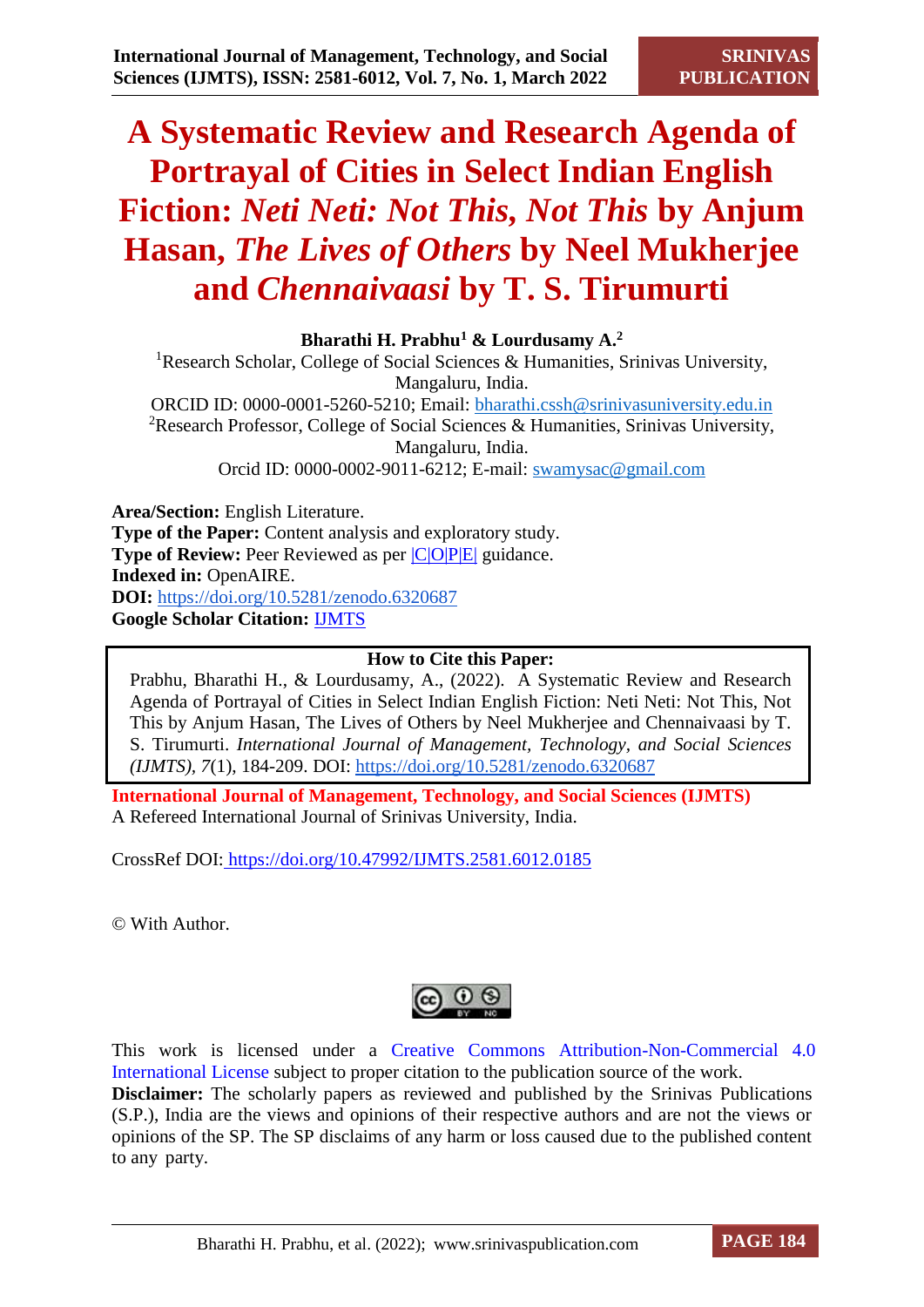# **A Systematic Review and Research Agenda of Portrayal of Cities in Select Indian English Fiction:** *Neti Neti: Not This, Not This* **by Anjum Hasan,** *The Lives of Others* **by Neel Mukherjee and** *Chennaivaasi* **by T. S. Tirumurti**

## **Bharathi H. Prabhu<sup>1</sup> & Lourdusamy A.<sup>2</sup>**

<sup>1</sup>Research Scholar, College of Social Sciences & Humanities, Srinivas University, Mangaluru, India.

ORCID ID: 0000-0001-5260-5210; Email: [bharathi.cssh@srinivasuniversity.edu.in](mailto:bharathi.cssh@srinivasuniversity.edu.in) <sup>2</sup>Research Professor, College of Social Sciences & Humanities, Srinivas University, Mangaluru, India.

Orcid ID: 0000-0002-9011-6212; E-mail: [swamysac@gmail.com](mailto:swamysac@gmail.com)

# **ABSTRACT**

**Purpose:** *Cities have always found a place in novels, as a setting which wields influence. Much great writing across cultures has been devoted to figuring out this intangible, yet resolute influence. The city is definitely an agent of transformation in many English works of fiction and this paper highlights the works of researchers who have examined the various ways in which cities are being foregrounded to offer them prominence in the narration and make them significant players in the overall presentation. The impact on the lives of the characters, plot and narration of the novels due to the spatial and cultural ethos of the city, the ways in which the city is portrayed and the reflection of this on the reader form the gist of the findings of the research*

**Design/Methodology/Approach:** *The review of literature is carried out using information from various online open access sources such as peer-reviewed journals, doctoral theses, websites and a range of portals such as Google Scholar.*

**Findings/Result:** *Optimizing the reading experience to help the reader move beyond a superficially touristy perspective of the space used as a setting and engage with the city's complex social, political, historical, and cultural milieu requires a deeper study of the different ways in which the city can be foregrounded in novels.* 

**Originality/Value:** *This paper examines the phenomenon of the projection of space in novels and memoirs. A novel concept of the author as a literary cartographer, who makes the work of fiction come alive by not only describing the city as text but also going beyond to offer maps as an aid to the narration and in the process enriching the total reader experience, is presented. Different ways in which the city has been melded into the novel, touching upon its history, architecture and cultural aspects so as to be a significant part of the narrative and wield influence, have been identified.*

**Paper Type**: *Content analysis and exploratory study.*

**Keywords**: City in Novels, Sense of Place, City in Literature, Spatiality, Literary Cartographer

## **1. INTRODUCTION :**

Projecting a cityscape as a compelling presence in a novel is a time-tested tool that has always enriched the reading experience for the reader. It adds a dimension to the novel that enables the reader to envision the narration with potency. Cityscapes serve as backdrops for writers who seek to provide authenticity and local flavours to explore themes such as suspense, crime, loneliness, even espionage, romance and excitement. All great cities have interesting histories that are many a time beyond the pale of the most creative imagination of writers. These histories shape the cultural ethos of the cities and provide perspectives that the writer may employ to add substance to the novel and increase the recall value. No doubt the city has always been a crucial aspect of literature, especially fiction and in that genre, specifically in novels. What is interesting is that even as it is accepted as being a significant player in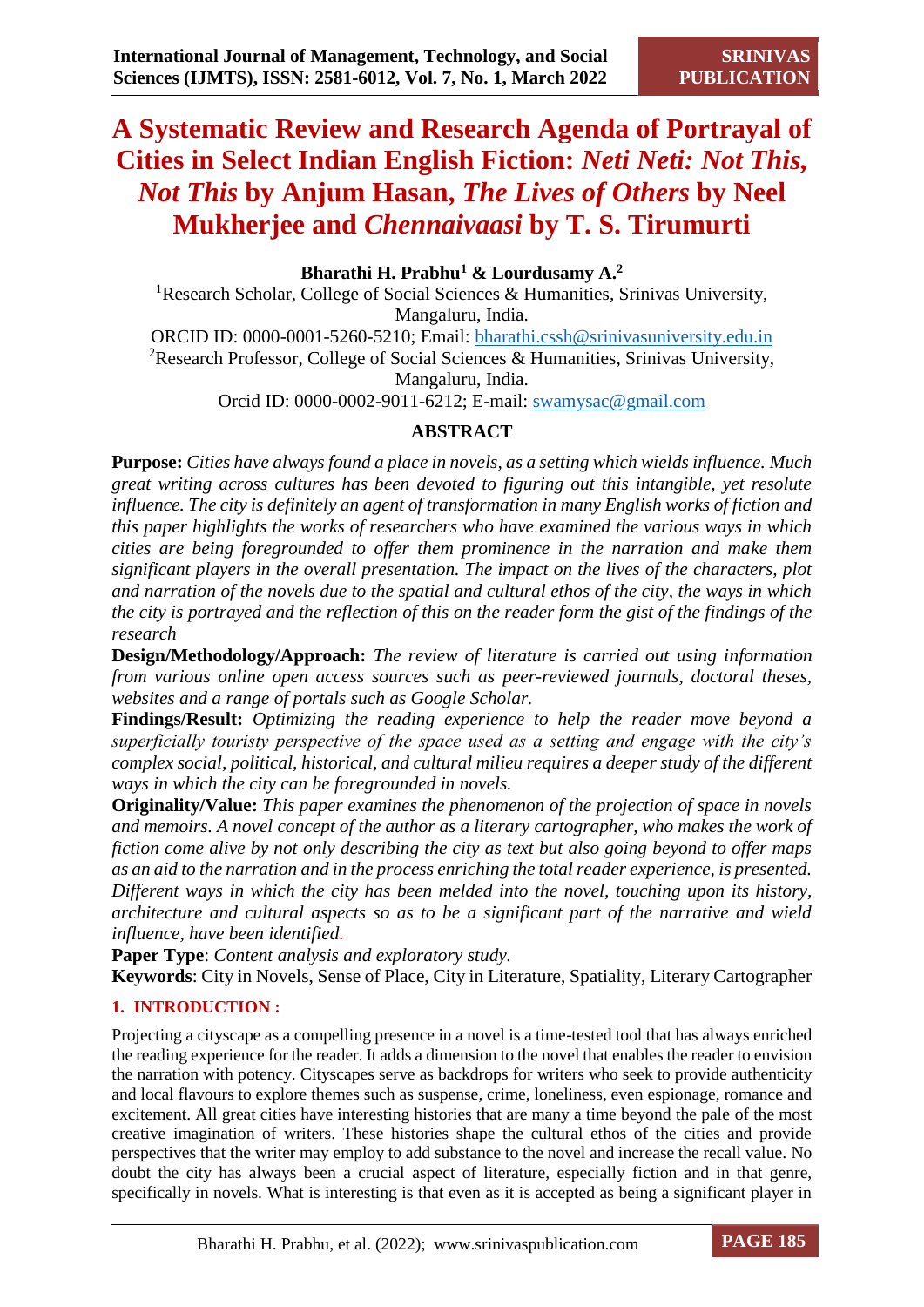the narrative process, novelists are going beyond making it a static setting and are now bringing cities to the forefront and imbuing them with relevance in the plot and characterisation of the main characters. This review of literature strives to delve into the ways in which novelists of world literature have foregrounded cities in a manner that makes the setting, in this case the cityscapes, a significant aspect of the plot, characterisation and narrative techniques.

#### **2. OBJECTIVES :**

The paper is a literature review of the research proposal - Portrayal of cities in select Indian English fiction: *Neti Neti: Not This Not This* by Anjum Hasan, *The Lives of Others* by Neel Mukherjee and *Chennaivaasi* by T. S. Tirumurti. It seeks to bring out issues and concerns around the theme and progresses to analyse the various aspects of the concept.

- (1) To review the contributions of various researchers to the study of the portrayal of cities in novels.
- (2) To learn various issues related to the projection of cities in novels.
- (3) To determine the research gap after studying the literature.
- (4) To develop a research agenda and provide a proposal for research progress.
- (5) To propose an area of research study.

#### **3. METHODOLOGY OF DATA COLLECTION :**

The proposed research will be a content analysis and exploratory study. The selected research agenda for this work of scholarly research is a study of peer-reviewed articles, theses and books on the topic and an in-depth study of the primary works that are considered for the research. The focus will be on the primary texts and their contribution to the portrayal of cities in fiction, because novels most certainly have the potential to explore the many twists and turns of the plot and present narrative details. They also have the freedom to flesh out characters with backstories and can place significant focus on secondary characters that factor into the novel's plotlines. Short stories may lack that bandwidth. Hence, novels.

The primary texts will be studied for the ways in which they answer questions with regard to satisfying the objectives of the research. A comparative analysis would also be done on the ability of each text to offer solutions to the research objectives. A literary theory would be adopted as a prism through which the texts would be examined. Such a method, it is believed, provides valuable cultural and historical inputs as well as insights into complex models of human thought and language use.

#### **4. RELATED WORKS :**

Table 1 summarises the contributions of various authors who have analysed the ways in which cities as well as other spaces and places have been portrayed in fiction, mostly novels, so as to have an impact on the characters, plot and narration.

| <b>Sl. No</b> | <b>Title</b>                              | <b>Focus</b>                                                                                                                                                                                                                                                                                                                                                                                                                                                                                                       | <b>Reference</b> |
|---------------|-------------------------------------------|--------------------------------------------------------------------------------------------------------------------------------------------------------------------------------------------------------------------------------------------------------------------------------------------------------------------------------------------------------------------------------------------------------------------------------------------------------------------------------------------------------------------|------------------|
| 1             | and continuity of<br>urban place identity | Place attachment The author speaks about the connection Ujang, N.<br>between aspects of architectural design,<br>characteristics and usability factor, and the<br>identity of the place that residents have created<br>in their minds. Upon a research backed by<br>survey tools in the shopping areas of Kuala<br>Lumpur, she tells us that constructs of place<br>attachment can influence urban planners. This<br>in turn sustains the momentum of tourist<br>attraction and retention of footfall in the city. | $(2012)$ [2]     |

#### **Table 1**: Summary of findings with focus of discussion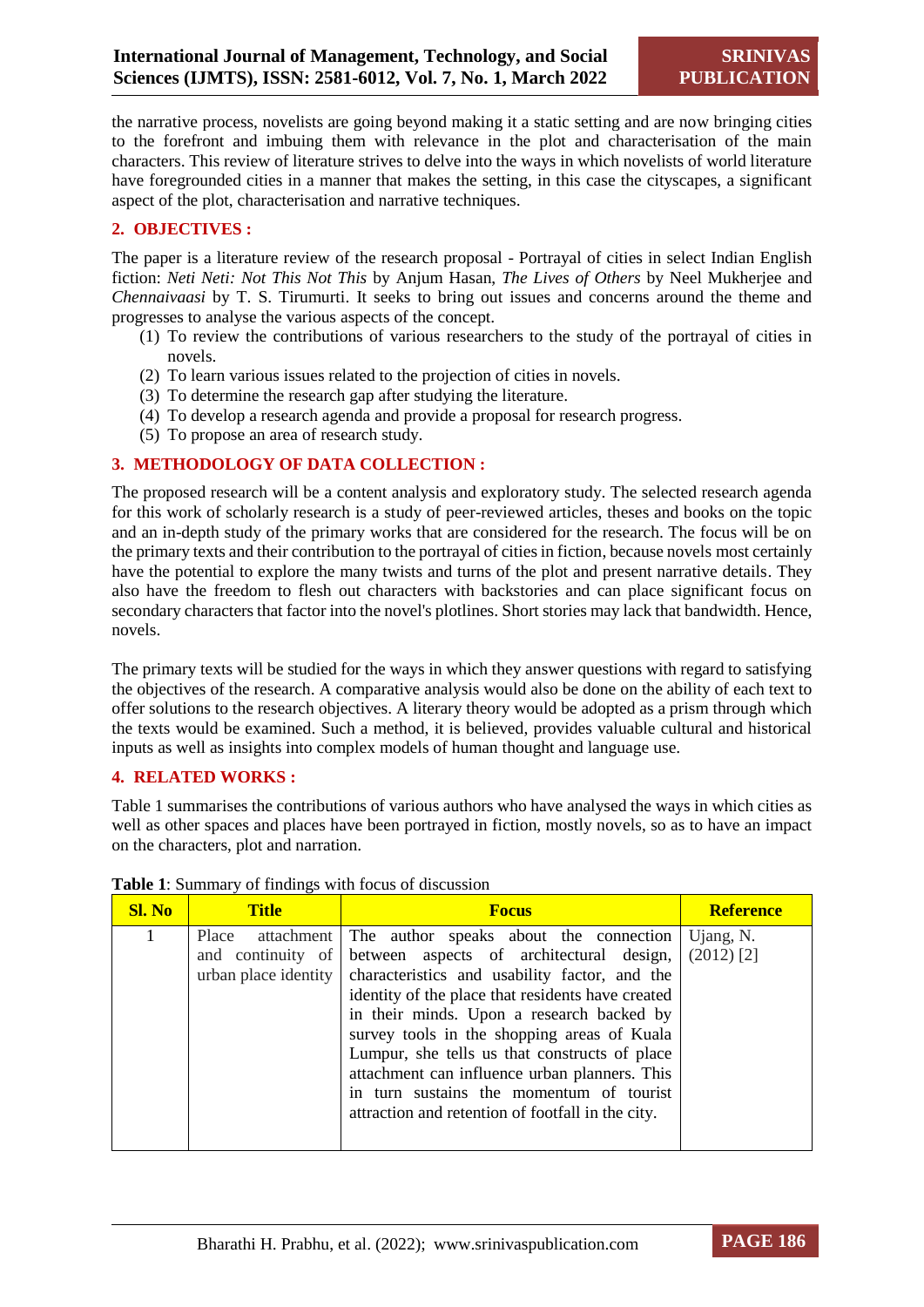**SRINIVAS PUBLICATION**

| $\overline{2}$ | city<br>novel:<br>The<br>Measuring<br>referential, spatial,<br>linguistic<br>and<br>temporal distances                                       | Novels based on cities emphasise distances -<br>these may be between actual spaces or<br>imagined ones. The protagonists of the novel<br>also cover distances and these too may be<br>pointed out in reference to their memories<br>connected to the places.                                                                                                                                                          | Ameel, L.<br>$(2017)$ [6]                  |
|----------------|----------------------------------------------------------------------------------------------------------------------------------------------|-----------------------------------------------------------------------------------------------------------------------------------------------------------------------------------------------------------------------------------------------------------------------------------------------------------------------------------------------------------------------------------------------------------------------|--------------------------------------------|
| 3              | From the city of<br>London<br>to<br>the<br>desert<br>island<br>Daniel Defoe and<br>the writing of space<br>and places                        | Geographic locations form the life of the novel<br>based on the connections they have with the<br>characters inhabiting the novel. The distinctive<br>characteristics of the places reflect the inner<br>turmoil of the characters.                                                                                                                                                                                   | Peraldo, E.<br>$(2017)$ [7]                |
| $\overline{4}$ | speculative<br>The<br>fictional<br>mapping<br>literary<br>of<br>Johannesburg's<br>spaces in Beukes'<br>Zoo<br>City<br>and<br>Grey's The Mall | The emotional world of the characters is<br>mapped in<br>with<br>consonance<br>the<br>city's<br>dysfunctional social spaces. Johannesburg, a<br>city with a vibrant social life, is shown up in<br>ways that reflect its fall side. The spaces of<br>criminality are evident and the manipulative<br>aspects<br>of<br>culture<br>consumption<br>are<br>foregrounded.                                                  | Manase, I.<br>$(2017)$ [8]                 |
| 5              | The production of<br>alternative<br>global<br>spaces: Walking in<br>the city in Salman<br>Rushdie's novels                                   | Rushdie adopts the allegory of walking in the<br>city to reflect the protagonist's attitude of<br>resistance.                                                                                                                                                                                                                                                                                                         | Roy, M., et al.<br>$(2018)$ [9]            |
| 6              | Crafting 'Literary<br>sense of place': The<br>generative work of<br>literary<br>place-<br>making                                             | A significant aspect of the connectedness of<br>literature and place has yet to receive attention<br>from critics: the ways in which writers create<br>literary places. Writers do not only show the<br>place: they also create it.                                                                                                                                                                                   | Mundell, M.<br>$(2018)$ [10]               |
| $\overline{7}$ | Crossing the street:<br>Literature<br>and<br>urban space                                                                                     | This paper looks at how the city is represented<br>in contemporary literature; it analyses cultural<br>symbols through the lived spaces of the city, be<br>it graffiti, other forms of street art or even the<br>simple act of walking in the city. It thus enables<br>the reader to come on board towards an analysis<br>of literary symbolism with regard to the city<br>that houses the characters in the writing. | Bryden, I.<br>$(2009)$ [11]                |
| 8              | Exploring<br>Thirdspace in Nada<br>Awar<br>Jarrar's<br><b>Unsafe Haven</b>                                                                   | The author examines the ambivalence of the<br>migrant in relation to Beirut. While the<br>characters in the story strive to make sense of<br>life in a war zone, they attempt to create their<br>own worlds in a haze of nostalgia, for the state<br>of things as they were, on the lines of Edward<br>Soja's concept of third space.                                                                                 | Balaa, L.<br>$(2018)$ . $(2007)$<br>$[12]$ |
| 9              | York<br><b>New</b><br>and<br>Toronto<br>novels<br>after<br>postmodernism:<br>Explorations of the<br>urban by Caroline<br>Rosenthal (review)  | This is a review of the book by Rosenthal in<br>which the reviewer<br>examines how<br>the<br>characters in four novels, which have Toronto<br>and New York as settings, negotiate the rigours<br>of living in these cities and narrate stories of<br>their urban experiences.                                                                                                                                         | Minto, D. N.<br>$(2015)$ [13]              |
| 10             | Mapping<br>the<br>modern city: Alan                                                                                                          | The authors give us a bird's eye view of the way<br>Sillitoe's novels, in which the setting is                                                                                                                                                                                                                                                                                                                        | Daniels, S., et<br>al. (1993) [14]         |

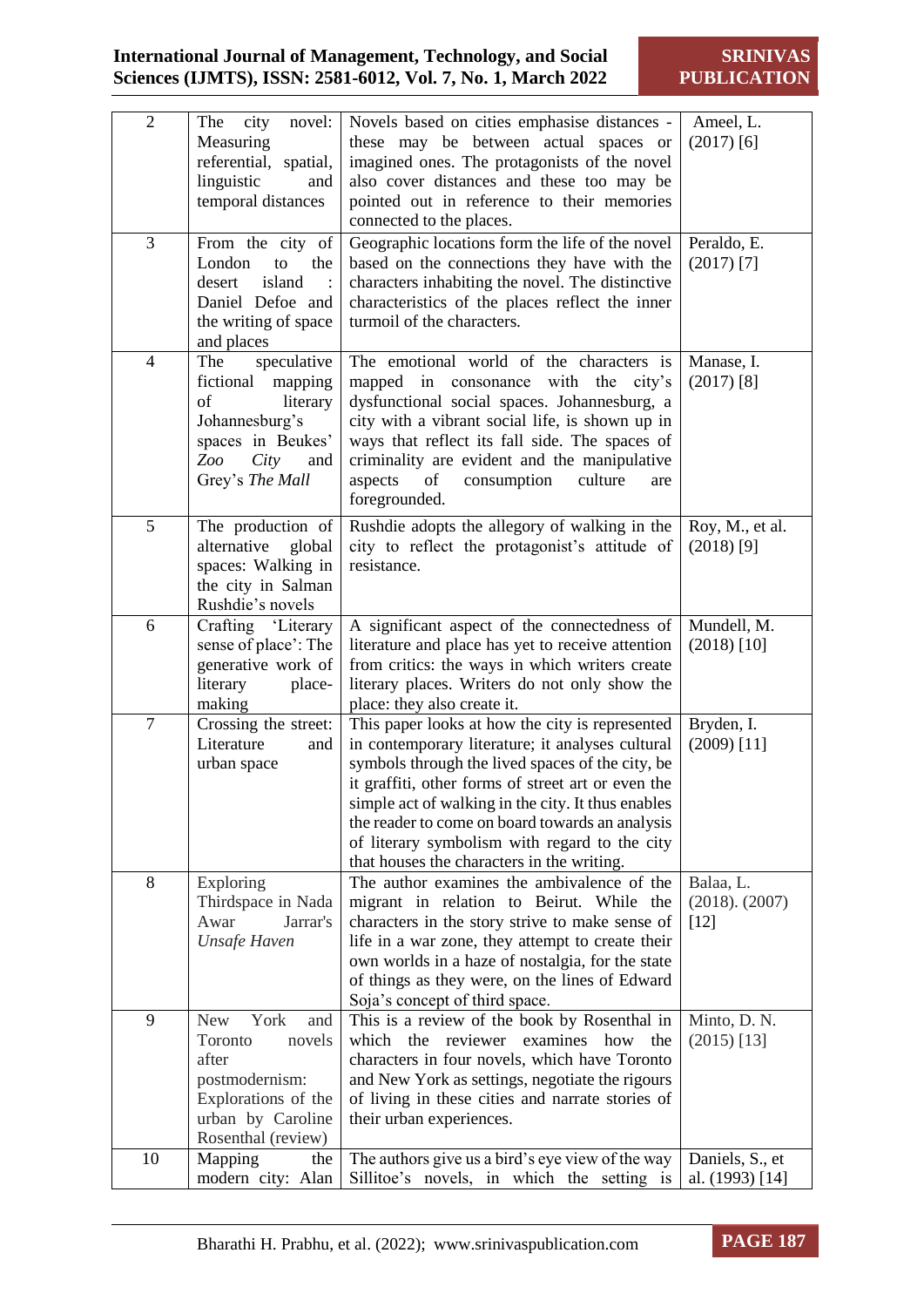|    | Sillitoe's                             | Nottingham, use maps to offer a visual                                                             |                   |
|----|----------------------------------------|----------------------------------------------------------------------------------------------------|-------------------|
|    | Nottingham novels                      | explanation of the development of the novel's                                                      |                   |
|    |                                        | plot. Readings of maps are a delightful part of<br>the works of Sillitoe.                          |                   |
| 11 | The image of the                       | The writer tells us that Calvino has motivated                                                     | Cannon, J.        |
|    | city in the novels of<br>Italo Calvino | readers, from across continents, to reimagine                                                      | $(1978)$ [15]     |
|    |                                        | cities, mythology and travel so as to transform<br>our perception of them. Two of his works are    |                   |
|    |                                        | analysed for being timeless odes to the travails                                                   |                   |
|    |                                        | of migrating to the city.                                                                          |                   |
| 12 | Imaginary places in                    | The author makes a case for fictional cities in                                                    | Features (2015)   |
|    | literature<br>that                     | novels that have caught the imagination of the                                                     | $[16]$            |
|    | became iconic                          | readers and become much loved, so much so                                                          |                   |
|    |                                        | that a few like of RK Narayan's Malgudi have                                                       |                   |
|    |                                        | been recreated in TV serials that are telecast                                                     |                   |
|    |                                        | regularly and Hogwarts of Harry Potter fame<br>has become a cult classic and tourist attraction    |                   |
|    |                                        | in amusement parks worldwide.                                                                      |                   |
| 13 | Rushdie's<br>Salman                    | The writer views Rushdie's treatment of his                                                        | Parashkevova,     |
|    | Cities:                                | cities through the lens of history as well as                                                      | V. (2012) [17]    |
|    | Reconfigurational                      | contemporary functioning and mentions that                                                         |                   |
|    | politics<br>and<br>the                 | Rushdie's cities of exile have protagonists who                                                    |                   |
|    | contemporary                           | might want to live in a cocoon that typifies the                                                   |                   |
|    | urban imagination                      | places from which they migrated. The cities                                                        |                   |
|    |                                        | seem to merge into each other and at times to<br>transform each other too.                         |                   |
| 14 | This<br>Dasht-e-                       | There is a mutually dependent and cathartic                                                        | Pataki, É. (2014) |
|    | Tanhaii called the                     | relationship between space on one hand and                                                         | $[18]$            |
|    | planet earth:<br>The                   | identity on the other. Many contemporary                                                           |                   |
|    | metamorphosis<br>of                    | British Asian novels that are about the diasporic                                                  |                   |
|    | space and identity in                  | experience<br>focus<br>and<br>enrich<br>on<br>our                                                  |                   |
|    | Nadeem<br>Aslam's                      | understanding of this relationship through their                                                   |                   |
|    | <b>Maps</b><br>for<br>$\mathit{Lost}$  | descriptions of the newly adopted cities of the                                                    |                   |
|    | Lovers                                 | settlers and the ways in which the characters<br>respond to the cultures of the cities.            |                   |
|    |                                        | Displacement is a sure-fire walk to loneliness,                                                    |                   |
|    |                                        | for the displaced.                                                                                 |                   |
| 15 | Geocriticism: Real                     | The author proceeds to offer the reader a                                                          | Westphal, B.      |
|    | and fictional spaces                   | spatiological inventory in line with Lefebvre's                                                    | $(2011)$ [25]     |
|    |                                        | thoughts about space. He introduces the                                                            |                   |
|    |                                        | chapters of his book, wherein he backs his                                                         |                   |
|    |                                        | chapters taking recourse to Bakhtin and Yi-Fu<br>Tuan's perspective on the concept of space. Our   |                   |
|    |                                        | impressions of a place are a sum total of not                                                      |                   |
|    |                                        | only our personal experiences with it, but also                                                    |                   |
|    |                                        | our reading about another's experiences, and                                                       |                   |
|    |                                        | our biases that form our perspectives.                                                             |                   |
| 16 | Place<br>names<br>as                   | The article concerns itself with the role of the                                                   | Jordan, P.        |
|    | ingredients<br>of                      | names of places in the formation of identity.                                                      | $(2012)$ [26]     |
|    | space-related                          | The author highlights the fact that the culture of                                                 |                   |
|    | identity                               | a social group and geographical space is closely<br>intertwined. The place may have taken its name |                   |
|    |                                        | from the topography or its history and the                                                         |                   |
|    |                                        | society around and these names create ties                                                         |                   |
|    |                                        | among members of the society.                                                                      |                   |

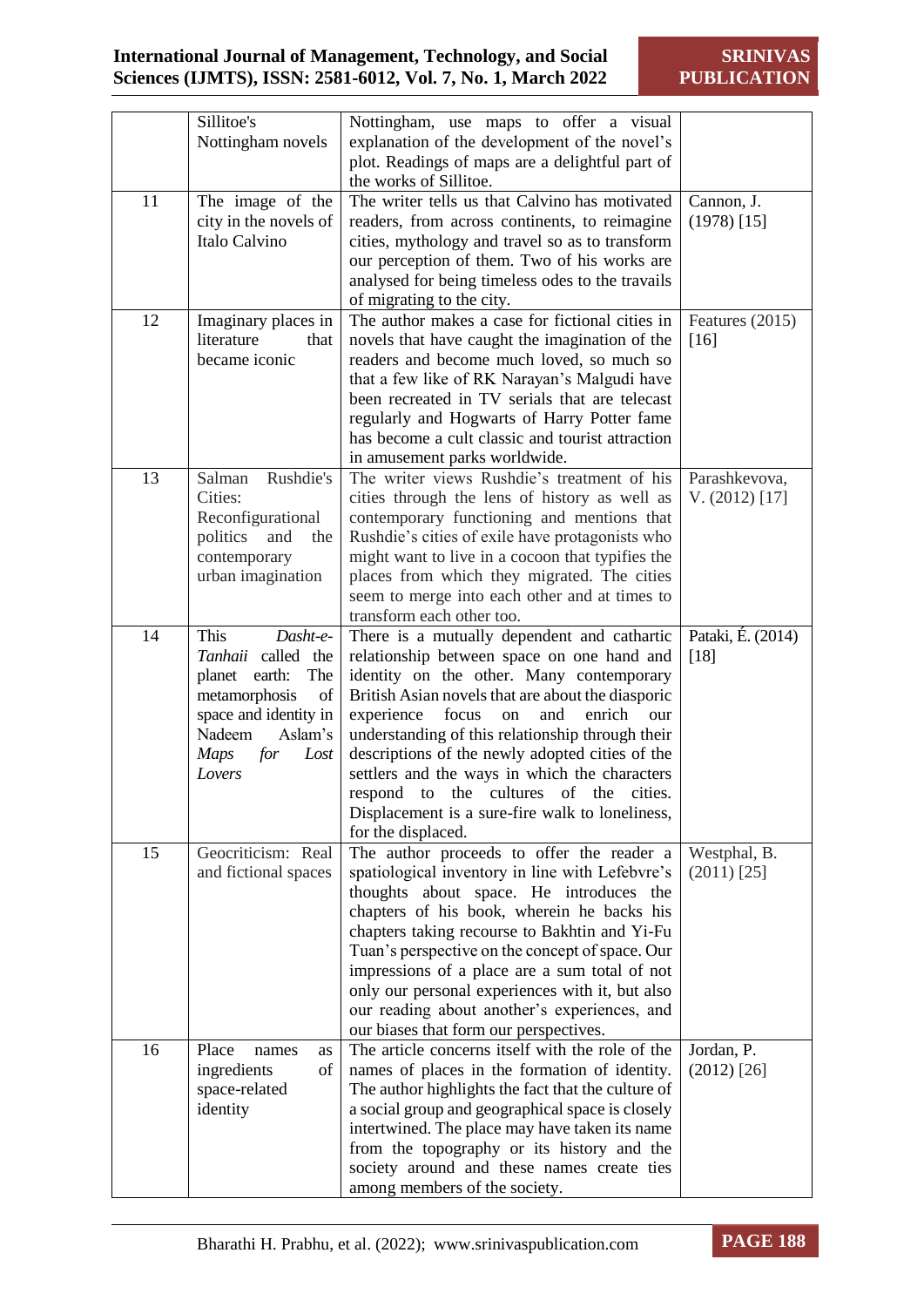**SRINIVAS PUBLICATION**

| 17<br>18 | Geocritical<br>explorations:<br>Space, place, and<br>mapping in literary<br>and cultural studies<br>Geocriticism:  | In his introduction to the collection, Tally is<br>emphatic in his assertion that space has found<br>its niche in literary creations and analysis too.<br>While earlier it was time that provided the<br>framework for literary works, it is now space<br>that occupies centre stage. He reaffirms<br>Westphal's opinion that geocriticism falls<br>somewhere between real<br>and<br>imagined<br>geographies and needs to be explored further by<br>literary critics.<br>This paper brings up critical questions and                                                                                                                                             | Tally Jr, R. T.<br>(Ed.) (2011)<br>$[27]$ |
|----------|--------------------------------------------------------------------------------------------------------------------|------------------------------------------------------------------------------------------------------------------------------------------------------------------------------------------------------------------------------------------------------------------------------------------------------------------------------------------------------------------------------------------------------------------------------------------------------------------------------------------------------------------------------------------------------------------------------------------------------------------------------------------------------------------|-------------------------------------------|
|          | Reading literature<br>in the spatial tur                                                                           | significant issues pertaining to territorially-<br>oriented writings of fiction. The author asks if<br>Geographic Information Systems (GIS) can be<br>used a tool to help the reader visualize literary<br>texts.                                                                                                                                                                                                                                                                                                                                                                                                                                                | Al-Khafaji, A.<br>$(2018)$ [28]           |
| 19       | Literature,<br>geography, and the<br>postmodern poetics<br>of place                                                | The book has the objective of helping us to see<br>how literary representations support us to<br>examine and understand space. The focus is on<br>literary as well as other mediums such as plays<br>and movies too, of the late twentieth century<br>and beyond.                                                                                                                                                                                                                                                                                                                                                                                                | Prieto, E. (2012)<br>$[29]$               |
| 20       | Cities of tomorrow-<br>urban<br>landscapes<br>urban<br>and<br>sustainability<br>in<br>Marie Lu's Legend<br>trilogy | The researcher looks at the ways in which cities<br>are portrayed in the young adult series which<br>can be termed as dystopian fiction, which takes<br>place in Los Angeles. The inequity of the<br>distribution of wealth in cities is foregrounded<br>profoundly and the writer gives us three types<br>of urban scenarios - realistic, futuristic and<br>contrasted in terms of economic disparities. The<br>realistic represents the urban geography almost<br>true to existing detail, while the futuristic is a<br>fantasy land of sorts. The writer hopes to nudge<br>readers towards looking at cities from the<br>perspective of urban sustainability. | Hodneland, T.<br>E. $(2019)$ [30]         |
| 21       | Geocriticism,<br>geopoetics,<br>geophilosophy, and<br>beyond                                                       | The author offers a theoretical base for the<br>literary analysis of space. He brings up the<br>phenomenological viewpoint that asks us to<br>see the subjective meaning of space and moves<br>on towards the poststructural that questions<br>this subjective representation. He then brings<br>up activism and environmentalism.                                                                                                                                                                                                                                                                                                                               | Prieto, E. (2011)<br>$[31]$               |
| 22       | Rethinking<br>space:<br>An outsider's view<br>of the spatial turn                                                  | The author takes a look at social production of<br>spatiality as a critical theory. Considering the<br>spatial turn in literary studies, this paper makes<br>a study of Lima, Peru in the latter part of 18th<br>century, to understand the interplay of colonial<br>rule and its impacts on the formation of<br>identities. Space is seen as a combination of<br>circumstances and geography that resulted in<br>the formation of a social order.                                                                                                                                                                                                               | Arias, S. (2010)<br>$[32]$                |
| 23       | locational<br>Deep<br>criticism:<br>Imaginative<br>place                                                           | The spatial turn in literary analysis that sprung<br>up in the 1990s is the precursor to this book that<br>looks at how to learn as well as convey to<br>students the relationship that exists between the                                                                                                                                                                                                                                                                                                                                                                                                                                                       | Finch, J. (2016)<br>$[33]$                |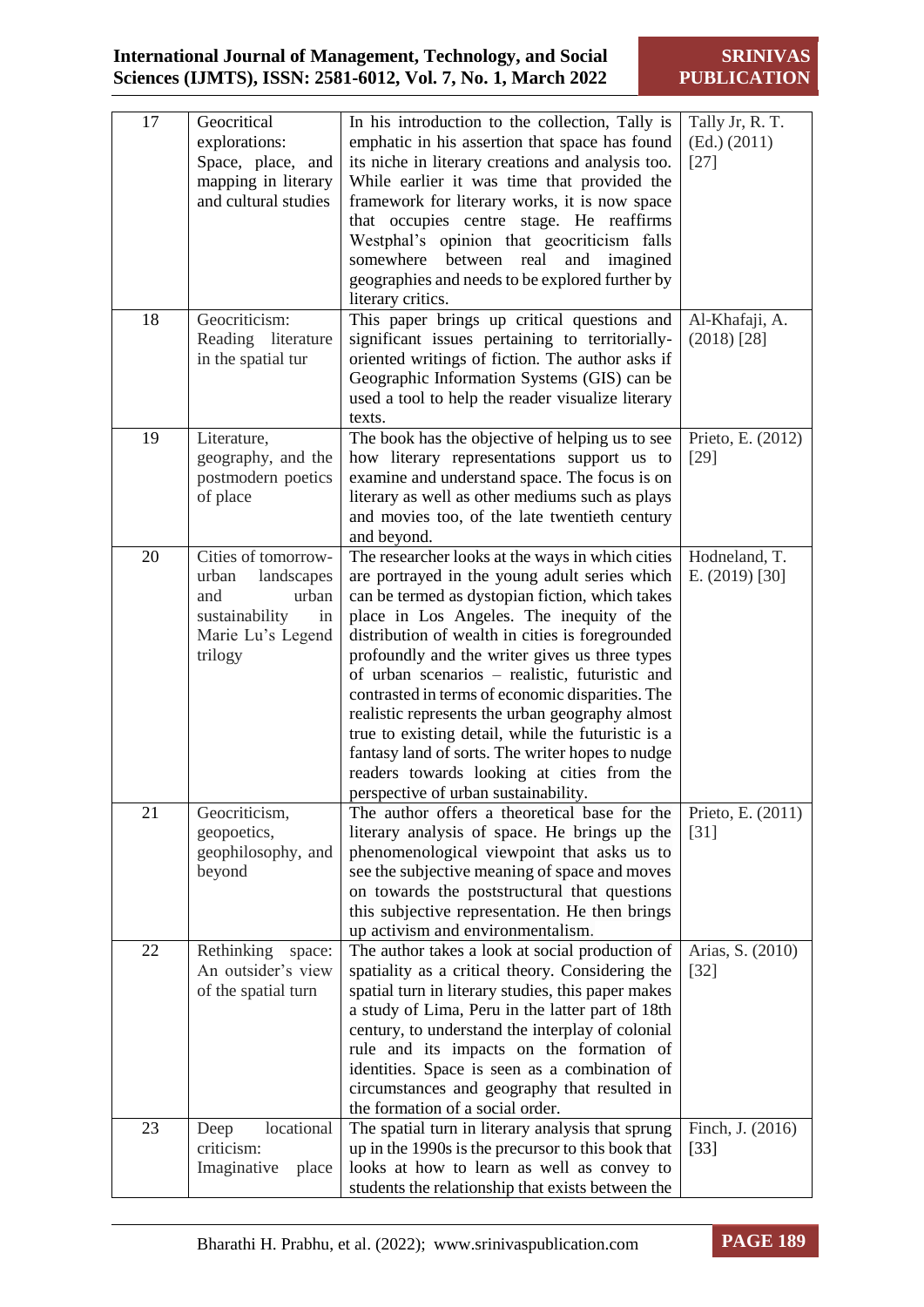|    | in literary research<br>and teaching                                          | presentation of location and the text. Various<br>genres of fiction such as drama, poetry and<br>television, considered to be realistic, are                                                                                                                                                                                                                                                                                                                                      |                                           |
|----|-------------------------------------------------------------------------------|-----------------------------------------------------------------------------------------------------------------------------------------------------------------------------------------------------------------------------------------------------------------------------------------------------------------------------------------------------------------------------------------------------------------------------------------------------------------------------------|-------------------------------------------|
|    |                                                                               | presented as illustrations.                                                                                                                                                                                                                                                                                                                                                                                                                                                       |                                           |
| 24 | Literary<br>cartographies:<br>Spatiality,<br>representation, and<br>narrative | This book has a series of articles that explore<br>mapping as a narrative device in well-known<br>novels ranging from Ulysses to Don Quixote<br>and Mill on the Floss. The writers show us how<br>these literary works are rooted in settings that<br>represent the social milieus of their times.                                                                                                                                                                                | Tally Jr, R. T.<br>(Ed.) (2016)<br>$[34]$ |
| 25 | Searching for the                                                             | The author uses the phrase 'dear green place' as                                                                                                                                                                                                                                                                                                                                                                                                                                  | Gregorová, M.                             |
|    | dear green place in<br>Owens's<br>Agnes<br>Like Birds in the<br>Wilderness    | a metaphor to bring out word pictures of the<br>western parts of Scotland. The protagonist<br>leaves his hometown, but finds that he cannot<br>obliterate the images of his hometown and is<br>subconsciously seeking it wherever he goes.<br>Different landscapes<br>and<br>cityscapes<br>are<br>described and the realisation is that the dear<br>green place is a space he can create wherever he<br>goes, in his own mind.                                                    | $(2016)$ [35]                             |
| 26 | Atlas<br>of                                                                   |                                                                                                                                                                                                                                                                                                                                                                                                                                                                                   |                                           |
|    | the<br>European<br>novel:1800-1900                                            | The author says he was piqued by the question<br>of why we don't have literary atlases. The<br>historical novels of the period under scrutiny<br>show significant relations between the plot,<br>characters and geography. The book is<br>illustrated with a fascinating array of 100 maps<br>to plot the connections between place, politics,<br>social hierarchy and economy in the novels                                                                                      | Moretti, F.<br>$(1999)$ [36]              |
| 27 | Introduction:<br>The                                                          | The author has argued that creative writers                                                                                                                                                                                                                                                                                                                                                                                                                                       | Tally, R. T.                              |
|    | reassertion of space<br>in literary studies                                   | engage in a form of literary cartography by<br>which they figuratively map the real and<br>imagined spaces of their worlds, sometimes of<br>those in the text and many a time of those<br>spaces beyond the scope of the works.                                                                                                                                                                                                                                                   | $(2017)$ [38]                             |
| 28 | Transgressivity                                                               | The author examines in detail the history and   Westphal, B.                                                                                                                                                                                                                                                                                                                                                                                                                      |                                           |
|    |                                                                               | progression of cartography not only in novels<br>but also in movies. Maps and mapmakers are<br>brought to the forefront. A map sometimes<br>takes on the nature of a palimpsest, which has a<br>substantial element of overwriting. The old is<br>retained and overwritten by the new name or<br>reference.                                                                                                                                                                       | $(2007)$ [39]                             |
| 29 | Place<br>names<br>and<br>identities                                           | The primary focus of this article is the<br>intertwining relationship between place names<br>and identities of the places. Place names can be<br>connected to the topography of the place or can<br>be links to its history and thus have a major role<br>in building the identity of the place. The article<br>points out the relationship between place, place<br>name, and the feelings associated through<br>experiences in the place, thus contributing<br>towards identity. | Helleland, B.<br>$(2012)$ [40]            |
| 30 | The<br>imaginary                                                              | The author uses the geocritical approach to                                                                                                                                                                                                                                                                                                                                                                                                                                       | Chalupský, P.                             |
|    | landscapes of Jim                                                             | analyse the novel of Crace, who created                                                                                                                                                                                                                                                                                                                                                                                                                                           | $(2018)$ [41]                             |
|    | Crace's Continent                                                             | imaginary landscapes or settings for his works.                                                                                                                                                                                                                                                                                                                                                                                                                                   |                                           |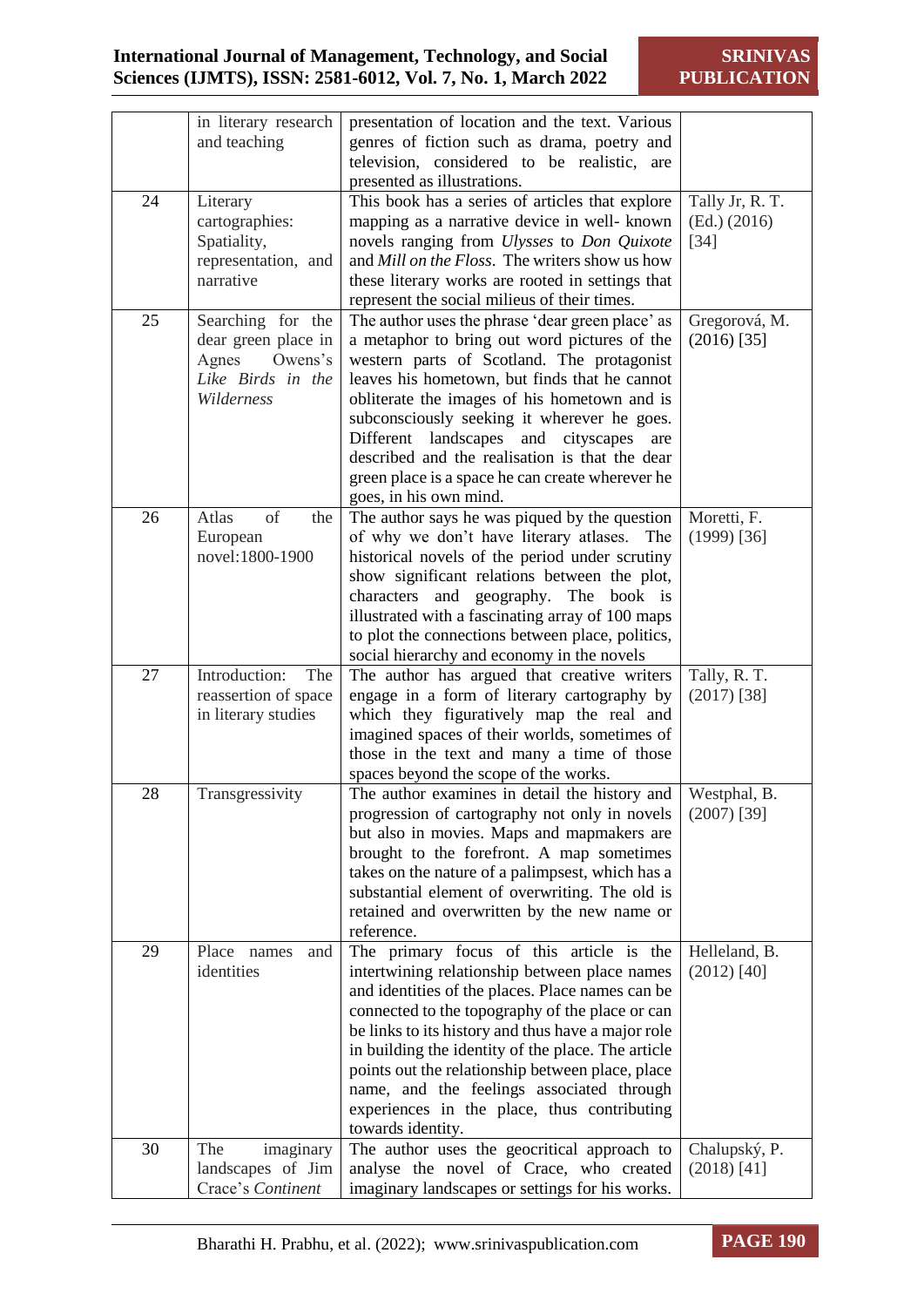|    |                                                                                                          | The seven stories have a thread that runs<br>through all of them - their geography $-$ and the<br>settings are locales in an imaginary continent.                                                                                                                                                                                                                                                                                        |                                                    |
|----|----------------------------------------------------------------------------------------------------------|------------------------------------------------------------------------------------------------------------------------------------------------------------------------------------------------------------------------------------------------------------------------------------------------------------------------------------------------------------------------------------------------------------------------------------------|----------------------------------------------------|
| 31 | Recovering<br>inspiration in the<br>spaces of creative<br>writing                                        | This paper rues the fact that the connections<br>between geography and literature have not<br>received the attention that they deserve and<br>explores the process of writing by looking up<br>works from geography as well as literature.                                                                                                                                                                                               | Brace, C., et al.<br>$(2010)$ [42]                 |
| 32 | The people, place,<br>and space reader                                                                   | Henri Lefebvre, in The production of Space,<br>looks at the ways in which space is represented<br>and divides it into three compartments -<br>physical, mental and social space. He opines<br>that space cannot be considered in isolation and<br>is a sum total of the energy and contents in a<br>certain time frame.                                                                                                                  | Gieseking, J. J.,<br>et al. (Eds)<br>$(2014)$ [43] |
| 33 | Referentiality                                                                                           | The philosophy of Lefebvre and geographers<br>like Soja is analysed to understand the<br>relationship between the phenomena of the real<br>world and fiction, between the physical space<br>and the ways in which it is presented in writing.<br>It is words that create pictures of space in the<br>mind.                                                                                                                               | Westphal, B.<br>$(2007)$ [44]                      |
| 34 | and human<br>Place<br>being                                                                              | The connections between humans and place is<br>deeper than we envisage, says this philosopher,<br>even in this age of globalised travel and<br>interconnectivity.                                                                                                                                                                                                                                                                        | Malpas, J.<br>$(2009)$ [45]                        |
| 35 | Exploring<br>history<br>culture:<br>and<br>A<br>study of William<br>Dalrymple's City of<br><b>Djinns</b> | The author takes up the ways in which<br>Dalrymple, the celebrated writer of Indian<br>history, brings Delhi alive in his writing. To<br>him a city is not merely space and geography<br>but a living entity that a writer can breathe life<br>into by melding its history and present through<br>characters and their stories. We understand how<br>the methodology of presenting a city affects the<br>reader's experience of reading. | Rathee, H.<br>$(2018)$ [46]                        |
| 36 | Decoding<br>a city:<br>Common<br>thread<br>that connects Delhi<br>6, City Of Djinns<br>and Covid-19      | The author attempts to understand a city<br>through a movie, a travelogue and a pandemic.<br>The history of the city and the cultural signposts<br>give the people residing there a thread of<br>continuity that connects them, their lifestyle<br>and their lived experiences even in a pandemic.                                                                                                                                       | Dogra, N.<br>$(2020)$ [47]                         |
| 37 | Moving<br>through<br>modernity:<br>Space<br>and geography in<br>modernism.                               | The publication offers a sweeping account of<br>modernism from the viewpoint of literary<br>geography. In stimulating new readings of<br>several texts, it demonstrates how space and<br>geography were also central concerns for<br>modernists, and proceeds to critique the<br>differences between space and place.                                                                                                                    | Thacker, A.<br>$(2003)$ [48]                       |
| 38 | Place<br>and<br>experience:<br>A<br>philosophical<br>topography                                          | Malpas is well known in the discipline of<br>spatiality for his assertion that human living has<br>to be considered only in relation to a place. The<br>land around human habitation is a reflection of<br>the vision, abilities, hopes and dreams of the<br>people in it.                                                                                                                                                               | Malpas, J.<br>$(2018)$ [49]                        |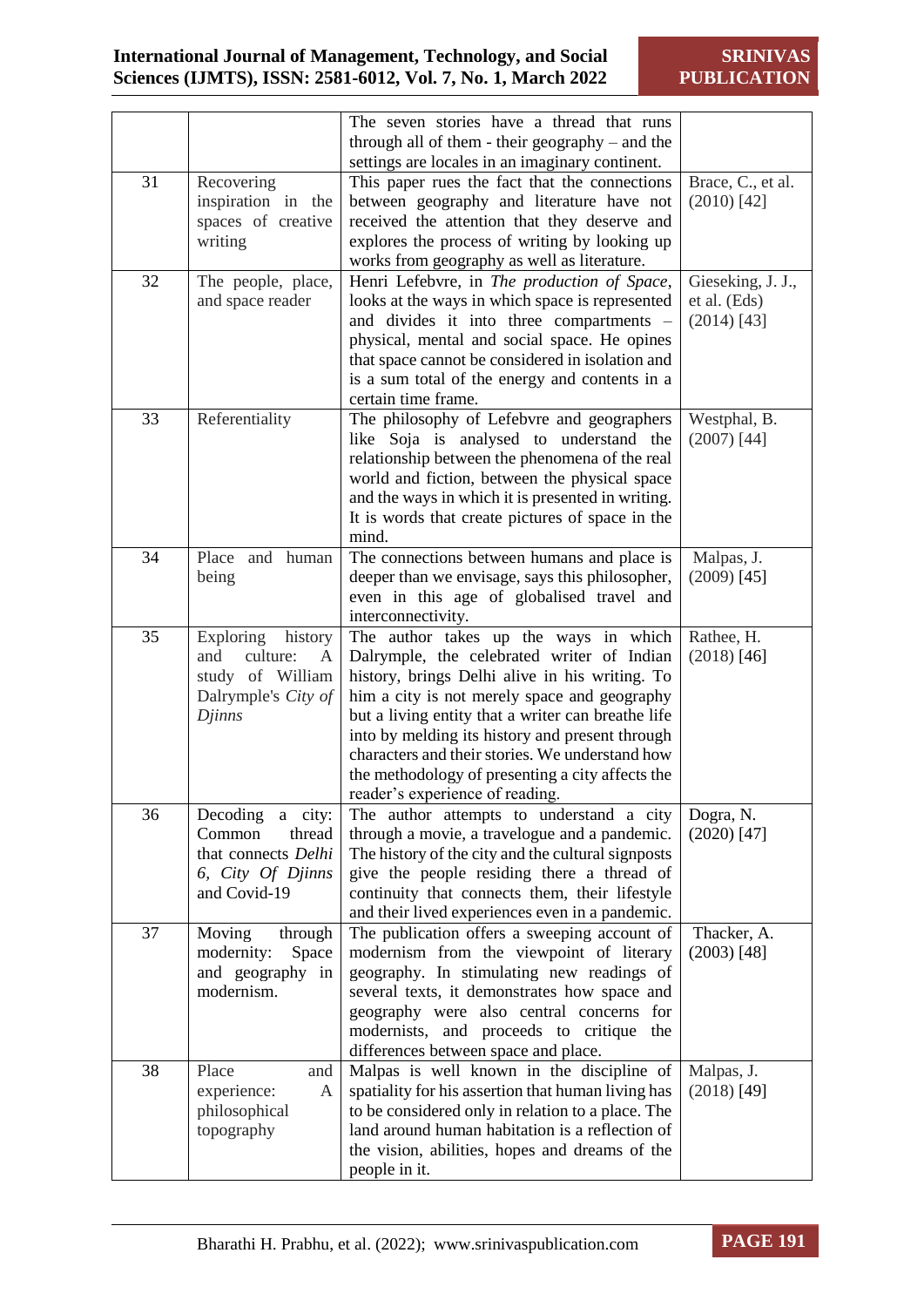**SRINIVAS PUBLICATION**

| 39 | sexualities<br>Cities,                    | This is an article that considers the unchanging                                                 | Bose, B. (2011)                     |
|----|-------------------------------------------|--------------------------------------------------------------------------------------------------|-------------------------------------|
|    | and modernities: A                        | image of the city as the great Indian dream in                                                   | [50]                                |
|    | reading of Indian                         | Indian cinema.<br>It explores the rapidly                                                        |                                     |
|    | cinema                                    | expanding engagement with cities in the form                                                     |                                     |
|    |                                           | of citycentric movies. Issues like the sexual                                                    |                                     |
|    |                                           | liberation offered by the anonymity afforded by                                                  |                                     |
|    |                                           | cities are tackled with sensitivity.                                                             |                                     |
| 40 | Elements<br>of                            | The author offers a composite idea of the                                                        | Westphal, B.                        |
|    | Geocriticism.                             | elements that go into geocritical theory of                                                      | $(2007)$ [51]                       |
|    |                                           | literature. He posits multifocalization as the                                                   |                                     |
|    |                                           | most significant characteristic of the theory                                                    |                                     |
|    |                                           | with the importance shifting to the referent                                                     |                                     |
|    |                                           | from the writer, here the referent being space.<br>The perspectives of space through cinema,     |                                     |
|    |                                           | plays, TV and travel guides may also be                                                          |                                     |
|    |                                           | considered. The association between the city                                                     |                                     |
|    |                                           | and novel is explored with reference to well-                                                    |                                     |
|    |                                           | known works of fiction, both historical and                                                      |                                     |
|    |                                           | contemporary                                                                                     |                                     |
| 41 | Of other spaces                           | The author presents the idea of heterotopias to                                                  | Foucault, M. et                     |
|    |                                           | get a better understanding of space as a                                                         | al. (1986) [52]                     |
|    |                                           | collection of people and things in a specific                                                    |                                     |
|    |                                           | environment. Starting with utopias, he moves                                                     |                                     |
|    |                                           | on to offer explanations of heterotopias, which                                                  |                                     |
|    |                                           | are places within places.                                                                        |                                     |
| 42 | Toponyms<br>as<br>a<br>gateway to society | This is a research study on the connection<br>between Abui, a Papuan language of Alor            | Gin, S. L. T. et<br>al. (2021) [53] |
|    |                                           | Island of Indonesia and the toponyms of the                                                      |                                     |
|    |                                           | region. The findings show that the toponyms                                                      |                                     |
|    |                                           | reflect the rural lifestyles as well as the                                                      |                                     |
|    |                                           | connectedness with their lived spaces and                                                        |                                     |
|    |                                           | kinship of the people who speak the language.                                                    |                                     |
| 43 | Theorizing<br>maps                        | The writer's objective is to add to the discussion                                               | Rossetto, T.                        |
|    | with literature                           | on map making, wherein it is pointed out that                                                    | $(2014)$ [54]                       |
|    |                                           | literature is one of the fields that should be                                                   |                                     |
|    |                                           | harnessed so as to engage in the creative nature                                                 |                                     |
|    |                                           | cartography.<br>The end result is<br>of<br>an                                                    |                                     |
|    |                                           | engagement with literature as a source of ideas,<br>concepts and possibilities for a geographer. |                                     |
| 44 | Melville, mapping                         | Robert Tally argues that in his literary creation,                                               | Tally Jr, R. T.                     |
|    | globalization:<br>and                     | Melville, as if prescient of the world order to                                                  | $(2009)$ [55]                       |
|    | Literary                                  | come, did not reflect the parochial nationalism                                                  |                                     |
|    | cartography in the                        | of his time but rather charted a literary                                                        |                                     |
|    | American baroque                          | cartography of a globalized<br>world<br>and                                                      |                                     |
|    | writer                                    | artistically tackled spaces beyond the narrow                                                    |                                     |
|    |                                           | confines of man-made boundaries of political                                                     |                                     |
|    |                                           | hegemony.                                                                                        |                                     |
| 45 | The<br>meaning<br>of                      | The author seeks to provide an overview of the                                                   | Howell, S.C.                        |
|    | place in old age                          | changing role of spatial reflection in old age.                                                  | $(1983)$ [56]                       |
|    |                                           | The significance that a particular space has in                                                  |                                     |
|    |                                           | infancy, teenage mid-adulthood and old age is<br>analysed.                                       |                                     |
| 46 | World<br>views:                           | The book is a reflection on how twentieth-                                                       | Hegglund, J.                        |
|    | Metageographies of                        | century postcolonial writers deal with the                                                       | $(2012)$ [57]                       |
|    | modernist fiction                         | changing concepts of geography, space and                                                        |                                     |

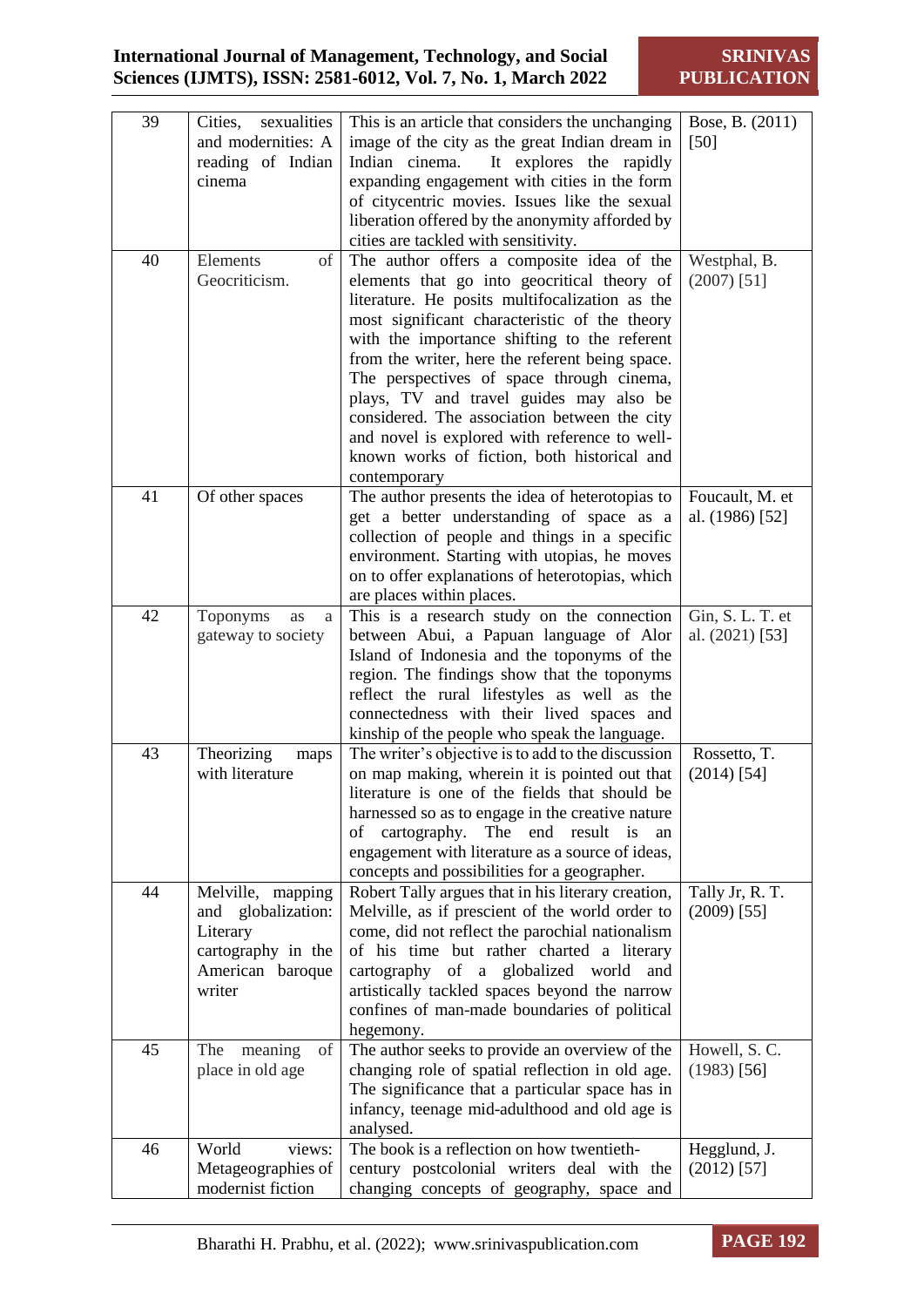|    |                                                                                                                                                        | physical borders in the fictional worlds of their<br>literary narratives. What happens when space<br>becomes territory and is loaded with meanings<br>of control and political ownership is analysed.                                                                                                                                                                                                                              |                                                          |
|----|--------------------------------------------------------------------------------------------------------------------------------------------------------|------------------------------------------------------------------------------------------------------------------------------------------------------------------------------------------------------------------------------------------------------------------------------------------------------------------------------------------------------------------------------------------------------------------------------------|----------------------------------------------------------|
| 47 | City signs: Toward<br>definition<br>of<br>a<br>urban literature                                                                                        | Different meanings that writers of novels with<br>urban settings give to their cities is examined<br>with illustrations of passages from poems and<br>novels. The city has at times been demonized in<br>contrast to the countryside. Many citycentric<br>literary works have different perspectives of the<br>same city.                                                                                                          | Levy, D. W.<br>$(1978)$ [58]                             |
| 48 | The protagonist and<br>the city: Istanbul in<br>Orhan Pamuk's A<br>strangeness in my<br>mind<br><b>The</b><br>and<br>$\sigma f$<br>museum<br>innocence | The paper looks at the ways in which Pamuk<br>deploys the plot twists and personas of his<br>protagonists to portray the history of Istanbul,<br>while considering two of his novels. Pamuk<br>converts the Istanbul of his novels from being<br>mere settings to conspicuous elements that<br>influence characterization and plot.                                                                                                | Hezam, A. M.<br>M. (2020) [59]                           |
| 49 | City, identity and<br>dystopia:<br>Writing<br>Lagos<br>in<br>contemporary<br>Nigerian novels                                                           | The author takes up four novels from Nigeria to<br>narrate how the city of Lagos is not only a<br>setting but an invaluable cityscape that shapes<br>the identities of the characters and offers a<br>dystopian view of the novels' plotlines. The<br>space – as depicted through the scents, sounds,<br>squalor and frenzied scenes of busy streets in<br>Lagos - is almost the hero of the novels.                               | Nnodim, R.<br>$(2008)$ [60]                              |
| 50 | Introduction:<br>The<br>reinsertion of space<br>in the humanities<br>and social sciences                                                               | The author is happy to note that geographers<br>have moved to becoming exporters of analysis<br>and experiences from being mere importers<br>from humanities. Space is about history and<br>lived experience rather than only an empirical<br>narration of information.                                                                                                                                                            | Warf, B. et al.<br>$(2008)$ [61]                         |
| 51 | The<br>cultural<br>geography of early<br>modern<br>drama,<br>1620-1650                                                                                 | The author makes a point about cultural<br>geography to explicate how it is a means to<br>understand how we make sense of place. She<br>quotes Mike Crang to state how geography is a<br>tool to understand cultural nuances and the<br>ways in which drama used spaces to denote the<br>cultural milieus. Places hold meanings for<br>people based on the activities played out in<br>those places and plays explored this facet. | Sanders, J.<br>$(2011)$ [63]                             |
| 52 | Literature<br>$\&$<br>the<br>American<br>urban<br>experience: Essays<br>on the city and<br>literature                                                  | This is a volume of poems and essays that looks<br>at the relations between literature and the city.<br>Cities have motivated writers and poets create<br>such strong imagery that readers are induced to<br>revisit them to rediscover the sensations evoked<br>in the process of reading the creations in which<br>they were settings.                                                                                           | Jaye, M. C., &<br>Watts, A. C.<br>(Eds) (1981)<br>$[67]$ |
| 53 | The city as catalyst:<br>study of ten<br>A<br>novels                                                                                                   | The author analyses novels, plays and poems to<br>see the impact that cities have on literature. She<br>mentions the ambivalent attitude of writers<br>towards cities who many a time extoll the old<br>cities as places of learning but demonise the<br>modern ones as dens of vice.                                                                                                                                              | Festa-<br>McCormick, D,<br>$(1979)$ [69]                 |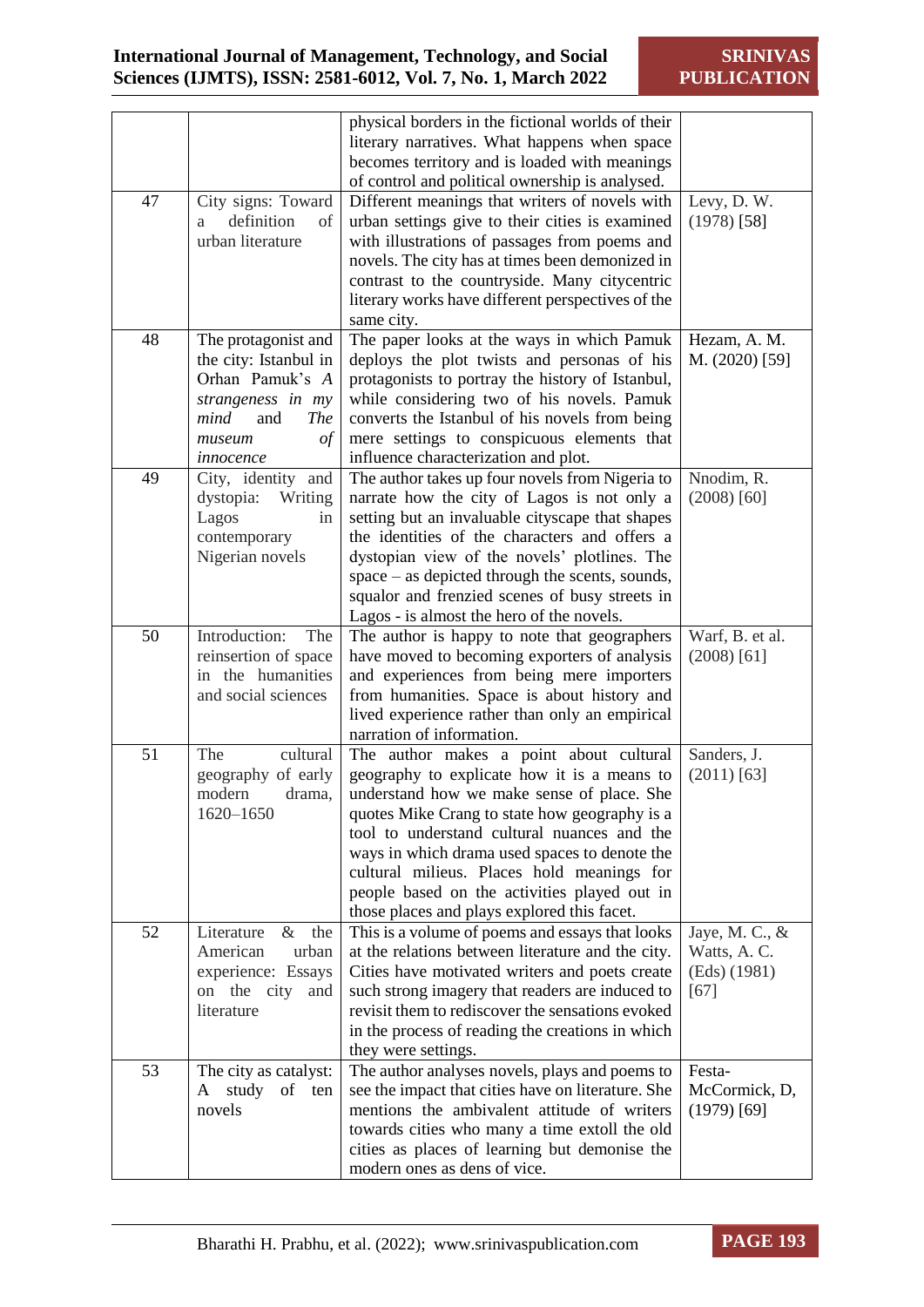**SRINIVAS PUBLICATION**

| 54 | The Post-9/11 city<br>in novels: Literary<br>Remappings<br>of<br>New York<br>and<br>London      | This is a study of how New York and London<br>are represented in novels written after 9/11, that<br>have the incidents of the day as plots and<br>examine the genre of city novels that have the<br>city as a character, where real and fictional<br>settings merge to form a simulacrum.                                                                                                                                                                                                                                                                                                     | Golimowska, K.<br>$(2016)$ [70]         |
|----|-------------------------------------------------------------------------------------------------|-----------------------------------------------------------------------------------------------------------------------------------------------------------------------------------------------------------------------------------------------------------------------------------------------------------------------------------------------------------------------------------------------------------------------------------------------------------------------------------------------------------------------------------------------------------------------------------------------|-----------------------------------------|
| 55 | "Song of the City"<br>and "Mine Boy":<br>'Marxist'<br>The<br>novels<br>οf<br>Peter<br>Abrahams. | The author examines the impacts of the urban<br>milieu on the protagonists of two novels by<br>Peter Abrahams, the South African novelist. In<br>Song of the city, the hero longs to return to the<br>city in search of enlightenment almost as if<br>wishing to break free from the shackles<br>imposed by his tribal past. Mine Boy, on the<br>other hand is an exploration of colonisation and<br>its impacts on Xuma, the protagonist, who<br>suffers alienation in the degenerate world of the<br>township in the big city. Clearly the city is a<br>major character in both the novels. | Wade, J. P.<br>$(1990)$ [73]            |
| 56 | New York city in<br>DeLillo's<br>Don<br>novels                                                  | New York is much more than a mere setting for<br>the novels of Don DeLillo. It is a key<br>component in the formation of an Italian<br>American identity for the immigrants. The<br>author points out that the author and the city are<br>entwined in such a way as to be interdependent.<br>Names of real places such as hotels, streets,<br>cafes and museums enhance the foregrounding<br>of the city as a major player in the plot<br>development and progression of characters.                                                                                                          | Gravano, A. J.<br>$(2011)$ [76]         |
| 57 | A sense of place<br>within<br>the<br>landscape<br>in<br>cultural settings.                      | The authors present a study on the impacts of<br>landscape elements on culture. The perceptions<br>and responses of human beings to their physical<br>settings can change, depending on their culture,<br>habits and belief systems. When city planners<br>do not recognize the significance of cultural<br>aspects while planning developments in the city<br>results<br>in disoriented buildings.<br>A<br>1t<br>combination of physical, spiritual and social<br>attributes creates the sense of place.                                                                                     | Mohammad, N.<br>et al. (2013)<br>$[92]$ |
| 58 | Novels:<br>Bombay<br>Some Insights in<br>Spatial Criticism                                      | The city is an act of human creation. It is<br>fashioned as per the political, economic and<br>cultural aspirations of its builders and planners.<br>While some cities were built to guard its people<br>from onslaughts of enemies as also natural<br>calamities, some were fashioned around trade<br>and a few around religion. The city also<br>provided opportunities for inflammation of<br>passions through cultural diversity. It is no<br>wonder that the city is the centre of literary<br>endeavours.                                                                               | Mantri, M.<br>$(2019)$ [100]            |

#### **Correlated works:**

**4.1** Buttimer gets lyrical as she reminds us of a song by John Denver to point out that sentimental references to place ring through much of modern poetry and song. Nostalgia is a well-recognised sentiment with regard to human feelings associated with events and places. Nostalgia is a longing for a period or place in the past, almost always associated with joy. Such recollections of one's past are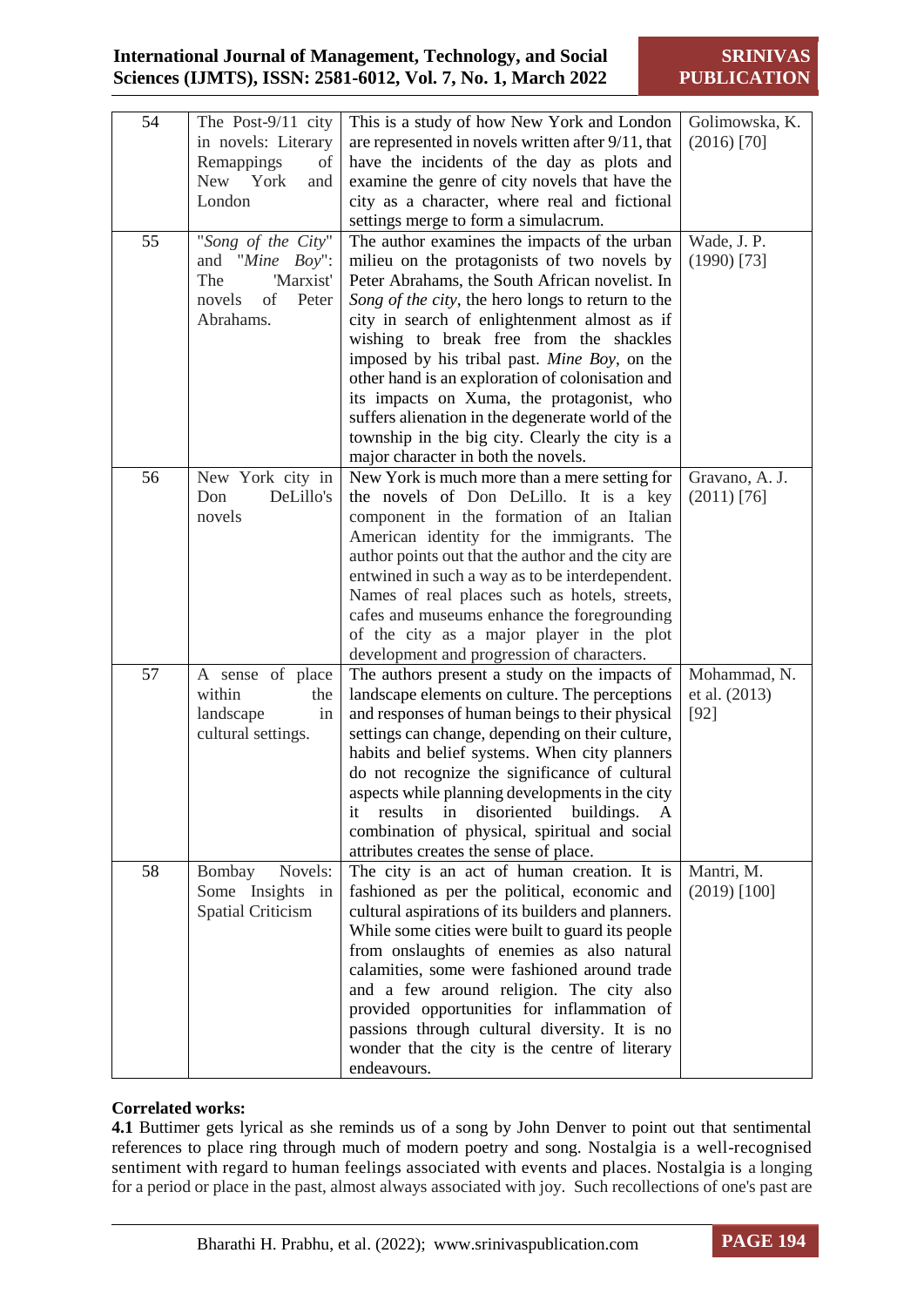naturally those that stayed as impressions about events, people and places and got imprinted on the psyche. Memories associated with places support us to form identities and can improve self-esteem. Nostalgia brings up pictures and recollections that might be of some real or imagined situations and make rural life seem like an idyll for someone who has moved to an urban milieu. It may well colour the perspective of the novelist when she writes about the hometown that was racked by poverty and dirt but now seems desirable since it is tinged with nostalgia. Time has erased the harsh edges of suffering and lent the childhood village a nostalgic glow [3].

**4.2** Mullin explicates how an engagement with the life and concepts around the city developed from the mid-19th century to the modernist period. She writes that a city provides ample scope for modernist literature. It has enough plotlines, happenings, experiences and novelty to offer a medley of emotions to the writer. She brings up the concept of the *flaneur*, who takes pleasure in sauntering casually through the streets to observe people and their behaviours. The city affords one anonymity and this is a luxury that is not available in the sparsely populated countryside. Works of authors ranging from Baudelaire to Edgar Allan Poe, RL Stevenson, Joseph Conrad and Virginia Woolf to TS Eliot are examined to see the ways in which cities appear in them. Desolation appears to be a key component in city living. She concludes that city life is extolled and reviled in equal measure [4].

**4.3** Sengupta speaks of a soul that a city seems to harbour within it. This may change with time and the happenings down the years, yet writers seek it so as to offer the readers an idea of the type of lives led by the characters in the writings. All ancient cities abound in myths and have histories replete with interesting individuals, that stick on and colour the lives of even fictional characters. Delhi is doubtlessly one such city and the author examines various works of fiction, travelogues, biographies, plays and television series, even civic movements to speak of the different versions of Delhi and its underbelly. She concludes that a city, ultimately is not identified with its monuments, or civic spaces or even seats of power; rather its spirit lies in the way the people who live there, rich or poor, powerful or powerless, consider the city in their hearts and minds [5].

**4.4** In an interview with the celebrated Toni Morrison, the interviewer Step to is, first of all, interested in the strong sense of place that permeates her novels. Morrison reflects on the fact that a woman, perhaps has a stronger sense of place than a male because she is constantly moving things in a room and has an attachment to the concept of place. Morrison speaks about a place being more than the political entity, physical features and man-made artefacts. The idea of the place lies in the details, the emotions and mental states of the people who are residents of the place. While writing *Sula*, she purposely set out to make the neighbourhood a predominant character, she says, though the town of Medallion was entirely fictional, based on her mother's narrative of her childhood [19].

**4.5** Day offers a narration of ten city novels that range from the late nineteenth century to the early twenty-first. Open City is by Teju Cole and is set in the Big Apple, New York, with the protagonist, a Nigerian immigrant, observing life in Manhattan. Sister Carrie by Theodore Dreiser has Chicago as the backdrop, with modernity giving way to changing values on morality. Ulysses by James Joyce is a novel that takes a reader on a stroll of Dublin's landmarks. In Bonfire of the Vanities, the author Tom Wolfe takes the reader through graphic descriptions of New York's skyscrapers wherein reside Wall Street tycoons and politicians of different hues. Charles Dickens has written about London in many novels but Bleak House is famous for its descriptive opening paragraph about the bleakness of the city weather in November. The city of Moscow is the backdrop with events that reflect the author Mikhail Bulgakov's political side in The Master and Margarita. In NW, the novelist Zadie Smith roots her characters in London and the title itself is part of the postal code of an area in the city. *The Dog* has as its protagonist a lawyer who shifts to Dubai from Manhattan. At first he detests Dubai, which is made out to be a hollow space of decadence and high-rises, but later he finds that he detests Manhattan equally. Rohinton Mistry gives us a realistic portrayal of Bombay during the Emergency days in *A Fine Balance* and John Lanchester gives us a peek into the London of the first decade of the twenty-first century in *Capital*  [20]*.*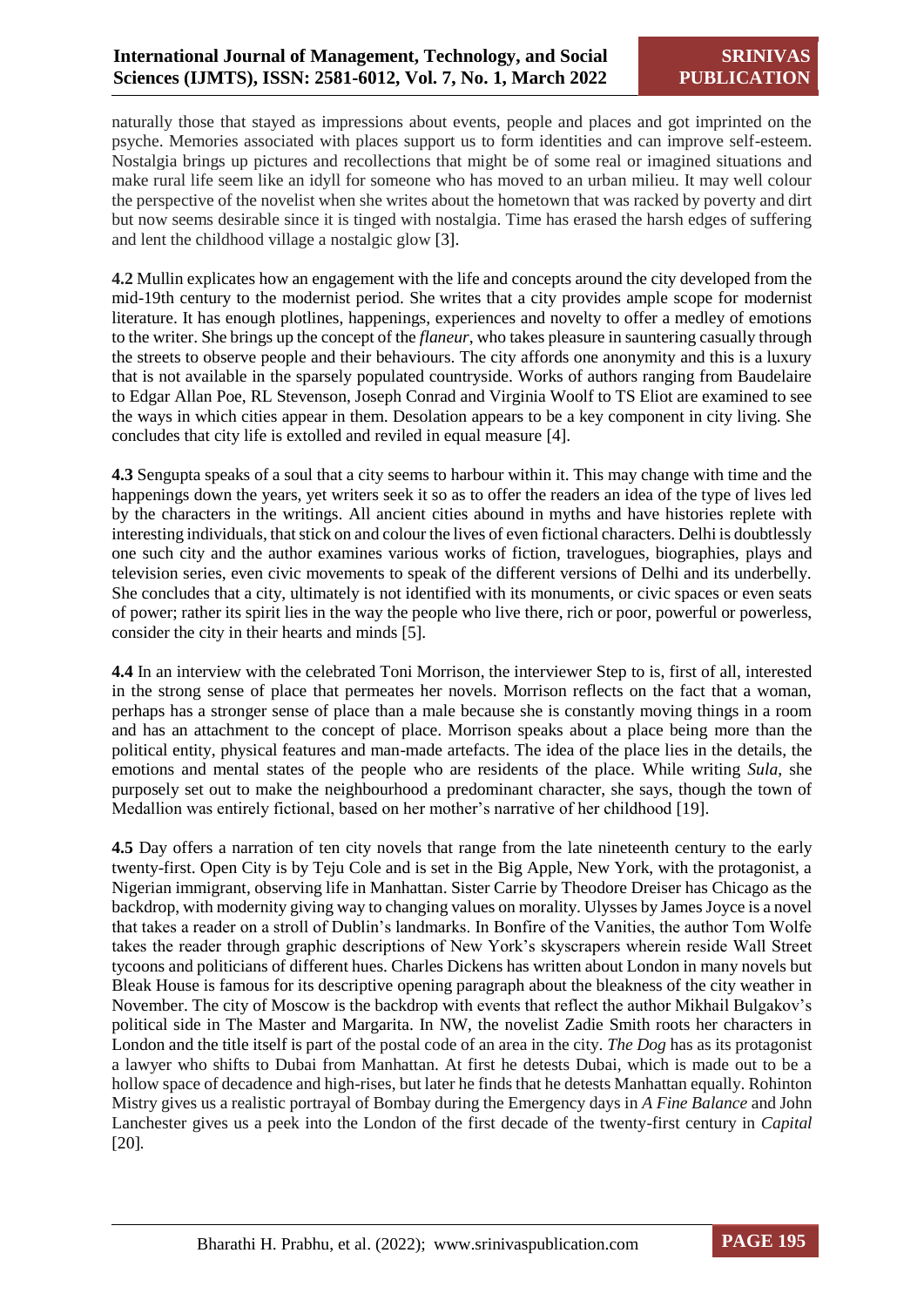.

**4.6** Walonen writes that while reading about place is integral to developing and experiencing a sense of place, writing about place is a cathartic experience that brings the experience to life and makes it tangible and brings up word pictures in the mind's eye. Students who live away from their hometowns can get to know the places where they have settled in for higher education, through literature - from their own cultures and through an acceptance and understanding of the writings of the host place. Students should be asked to reflect on their preconceived notions of the new place and its culture to loosen the grip of cultural stereotypes. Asking them to read the writings of local writers would also help them get to know the new place better. Students who migrate to foreign lands for studies are able to acquire a nuanced sense of place through planned efforts [21].

**4.7** Rosenthal puts forward a strong case for foregrounding cities in novels. According to her the city has to be more than a mere setting or backdrop for the plot in urban fiction. The city must guide the mode of representation wherever feasible. Secondly, urban space must be a significant player in creating the character as well as the plot; the urban condition must lead the way for discussion of the text. She quotes Rob Shields who referred to the city in picturesque terms as a slippery notion. Defining terms such as urban and city are becoming more and more difficult because of the differences in urban lifestyles. The fluid interpretations of space have made cities become representations of people's dreams, aspirations and failures as well [22].

**4.8** Peraldo is convinced that time and space are intrinsically linked in fiction. They form an important aspect of the setting. When and where the action or event takes place is one of the first questions the reader brings up while reading the text. Mikhaïl Bakhtin gave us that interesting word to the quintessential time-space combination - chronotope. Considering the new spatial turn in literary scrutiny, time seems to have ceded place to space as a significant aspect of analysis. Space has deeper implications as a theme and a new tool of analysis. Literature is specifically suited to the description of spaces, as is evident from Muriel Rosemberg's opinion that literature is the artistic form of geography [23].

**4.9** *A journal of the plague year* by Defoe is a literary creation that can be considered as a historical novel, a blend of fact and fiction, though it is titled as a journal. The narrator gives us a realistic picture, with lists of casualties as well as other facts and figures, about the happenings in seventeenth-century London, wracked by plague. The narrator gives us titbits of conversations picked up from pubs and the streets in London, takes us through the specific alleys and sectors where the horrors of the disease, compounded by the apathy and abject lack of accountability of the ruling class took its toll on the citizenry. We are given rich details such as names of streets, addresses, descriptions of churches and hospitals, riversides, quays and London's nooks and corners. It is this realism that makes it an authentic account of the outbreak of plague and its aftermath in London though the author was only five years old when the epidemic held the city in its vices. The reader can easily picturise the happenings through the descriptions and specific details employed by the narrative [24]. Cities, due to the density of population are more prone to epidemics than the countryside which enjoys more open spaces. The recent upsurge of the Covid 19 pandemic is evidence of this trend. Narratives of cities cannot escape the impacts of such pandemics [96].

**4.10** Malkki asks us to look at the changing definitions of rootedness and attachment to a place in relation to displacement. While it cannot be denied that humans are a species that form intimate, almost metaphysical relations to the places they inhabit, so much so that their identities are shaped around them, these aspects have to be seen in a new light in a world that is constantly shifting in terms of diasporas and the displaced. While the homeland might never be accessible to many, they may recreate them through memories. Those who live off the land, especially, have a worshipful attitude to it and feel a loss of rootedness. The author gives us a comparative study of rootedness between two sets of Hutu refugees – those who had lived together in a camp and those who had lived in a township. Their sense of attachment and ability to newly chart their identities differed [37]. Place attachment is a phenomenon the occurrence of which is seen to increase with age whereas higher education and economic levels can impact such attachment negatively [99].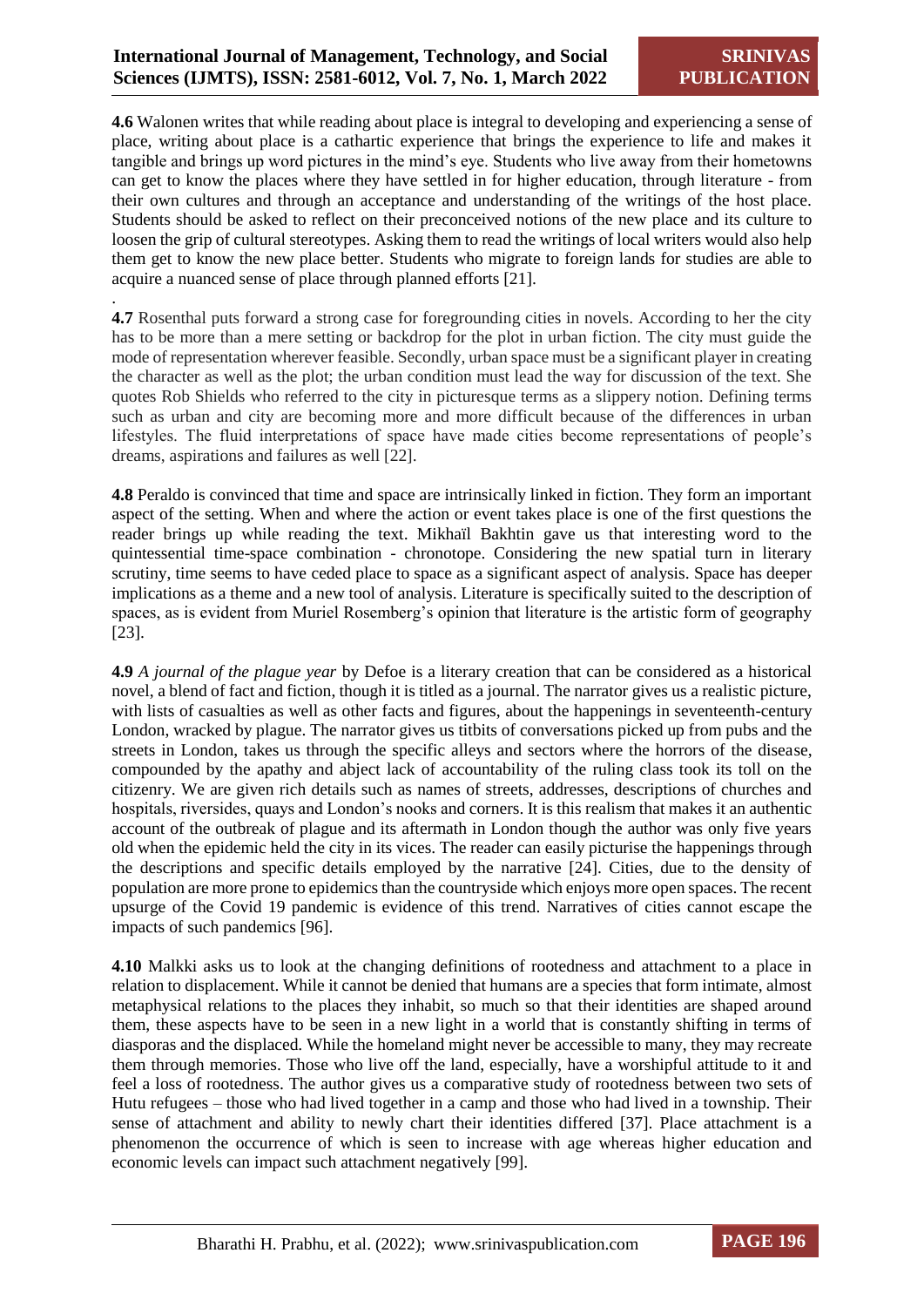**4.11** Australia, the island continent, was seen as some sort of *tabula rasa* by the colonialists when they first stepped onto it. Indeed, Australians are deeply rooted to their soil and form a cultural identity that enables their literary fiction and movies to be defined by this sense of space and territory. Stadler, Mitchell and Carleton give us a geocritical analysis of different genres of fictive texts as well as plays and movies. Their plays have themes that are connected and coloured by the concepts of colonialism, nationality, land and more importantly aboriginal contestations of land. The reader is provided with an interesting take on cultural topography and spatiality in a land that has space and landscape as a theme in literary works and analysis [62].

**4.12** Soja offers an autobiographical rumination on his journey from being a geographer to a political geographer. He takes a retrospective view on his learning and conclusions on the impact of space on sociology, anthropology and literature. There is a relook at his own learning of spatiality and he takes comfort from the new interest in the concept that has sprung up in the social sciences. Pointing out the hitherto lower position attributed to space as against time, he is quick to reassure sceptics that he is not pitting space against history but merely seeking to bring about a balance between spatial/geographical considerations and the traditional hegemony of the temporal/historical aspects. In any struggle to solve the problems of humanity we cannot deny that humans are temporal as well as spatial beings. He takes recourse to the views of Lefebvre and Foucault to emphasise this view [64].

**4.13** Borden analyses the contributions of Georg Simmel to the multidisciplinary aspects of space and spatiality, especially with regard to big cities. Simmel was of the view that space is a socially constructed idea that went beyond the mere physical. It was not fixed but a continually changing entity and a significant player in the consciousness of a metropolis. Simmel made a difference between objective culture considered as an externalisation of life brought about by aspects such as capitalism and technology and subjective culture of the individual which might resist this external stimulus. Simmel is seen as something of a *flaneu*r of modernity and its representations, especially the architecture [65].

**4.14** Advances in technology have had an impact on the relationships between maps and our ability to describe and narrate. Places that are mentioned in literary works, be they novels or historical documents, can now be located and a mapping done through geocoordinates. In the humanities, the spatial turn has resulted in a special engagement with maps and the science of cartography. A map is a storytelling tool but it can also put a dampener on the curiosity of the reader by making things look mundane and drab. Google Maps is a tool of technology that has become ubiquitous and future generations may not be able to envisage a time when they did not exist. This technology makes Google Maps inevitable for spatial narratives. Caquard quotes a character in a French novel who has this to say about the map - that it seems to be more interesting than the actual space. Perhaps the map is a hyper-real version of humdrum reality and that is what Google Maps are portraying [66].

**4.15** Western poetry took recourse to rural idylls for thousands of years. Pastoral settings dominated the discourse on poetry so much so that it may perhaps, never have resonated with a predominantly urban populace. While the city poet could never go to the village to live with the shepherd he waxed eloquent in his poems, neither could the shepherd read it in his rural commune. Howe calls it a game of the imagination. There is an element of artifice in such romantic pastoral poetry that satisfies some deep felt need of the psyche. Cities were seen to be pits of sin such as Sodom and Gomorrah. The city is a den of temptation and threatening at the same time. The city is always suspect in the eyes of traditionalists, writes Howe [68]. Auden considered urbanised industrial society to be ugly and banal [93, 94].

**4.16** Wirth-Nesher throws up an interesting question of whose city it is, while writing the urban novel. Is it that of the financially challenged senior citizen, the lonely immigrant or the rich socialite? All urban novels cannot be described as being modern. The earlier urban novels had alienation and isolation as tropes whereas the modern urban novel might have the protagonist seeing the city as a release from constricting orthodoxies of the home. Home itself is a quixotic notion. The public and private spaces also are not strictly divided in the modern urban novel and the home seems an amalgam of both. The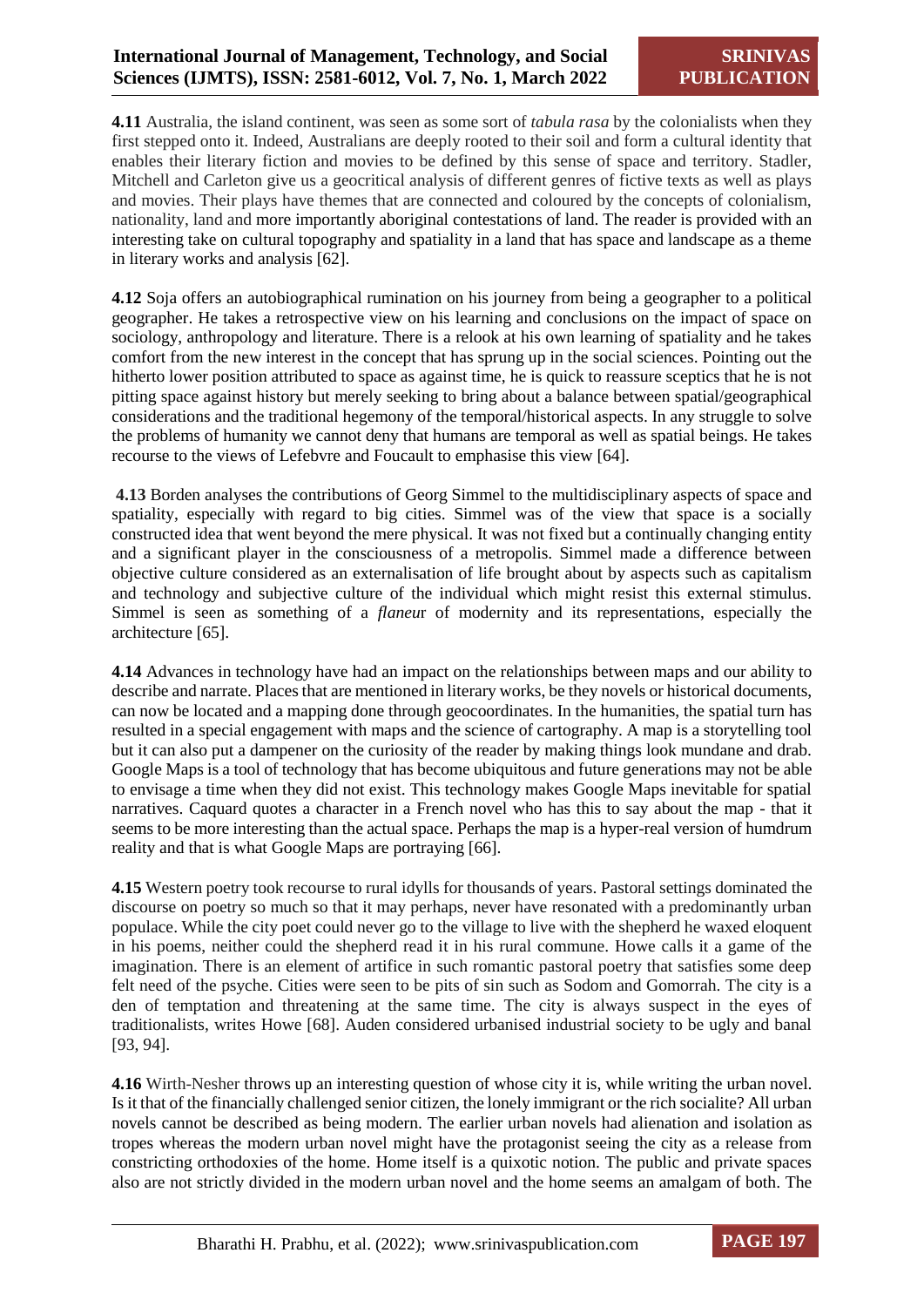street is a deciding factor in denoting privacy and belongingness [72]. City based novels might also have characters with body image issues brought up through social media and the comparisons that such images evoke. The characters who inhabit city literature would be affected by these notions [98].

**4.17** Kumar observes that the Hindi novelist Premchand's works are considered social critiques and are mostly seen as commentaries on the rural India of the time and hence the fact that he wrote prolifically on themes connected to city living has bypassed critics, mostly. While his earlier novels did show villages as being ideal places for living, he did not hesitate to shed light on the casteist, bigoted and superstitious aspects of rural life that lead to the exploitation of the poor, socially disadvantaged and women. The city, according to Premchand, was responsible for the people's mass exodus towards industrialization that did not help them achieve peace and security and pushed them into the clutches of the oppressor, the British. The author does not justify Premchand's opinions of the city but does not doubt his sincerity. Premchand's novel *Sevasadan* is a realistic portrayal of a courtesan who is the focus of a discussion, in the Municipality of the city of Benares, as to whether the courtesan's quarters need to be moved beyond the city. Many novels have characters that flit between the village and city. Perhaps it is this shifting setting that allowed the novelist to bring up the moral decadence that afflicted the city of his times [75].

**4.18** Claire Etcherelli's novels may be described as realistic Parisian novels. The city of Paris has many parts to play. It not only is a character but can also be said to have character. The city's thoroughfares and street plans function as metaphors to describe the mazes that the reader must traverse as the reading progresses. Descriptions of the real city are entangled almost, in descriptions of the imagined city, at times almost as if it is a palimpsest. Sara Poole tells us that the image of the city formed in the minds of the reader may have, at best, a tenuous relationship with the city as it exists. That is why Paris is both the context and the code that reveals the character's angst and triumphs. [78]

**4.19** Memory, history and identity are interlinked; any writer ignores this at her or his own peril. Barcelona, a city that is the capital of the Catalonia province and a major cultural and tourist hub is the city that is examined in its representations in 5 novels by contemporaneous Spanish writers Marse and Mendoza. Both are from the same province and write about the city not only as a setting but also as a factor that offers a sense of identity to the inhabitants. The themes that are highlighted in the novels are pertinent to the identity of not only the Catalans but also to all Spanish people. A city is its art, cultural beliefs and especially its history. Memory contributes to a collective heritage though it can be tricky ground to negotiate [79]. Writings of the city can no more ignore its history than a fish can live out of water, as is observed from the novels of many Scottish writers who base their stories in Glasgow and express themselves with a strong Scottish identity, a Scottish voice that gives agency to the silent yearnings of the people of the land [80]. *Austerlitz*, by WG Sebald is an attempt to reconstitute identity through a memory of events by returning to the place of occurrence. The novel feels almost like travelogue, in its authenticity of details about the cities that are the setting [83]. Isabel Roth quotes Svetlana Boym who has referred to the city as being a crossroads of sorts that weaves nostalgia and modernity, which gives scope for the expression of repressed memories. Cities are thus repositories of memories and have a deep psychological significance [84]. Marlowe's cities also embodied this sentiment [89]. Histories of colonialism can create heterotopias where migrants are othered and denied entry into the hallowed gates of the resident settlers. Space thus becomes a battleground and the city once again creates alienation as is evident in *Harvest of Thorns* by Zimbabwean novelist Chinodya [85].

**4.20** There are works of popular fiction that have transported readers to fictitious places that they never forgot. These cities and lands captivated the readers to such an extent that the popularity of the books seemed to be due to the places that were used as settings, imaginary and fanciful. The writers created such fantastic lands that readers kept revisiting them in their imaginations, tourism industries were set up around them and they became imprinted in the psyches of the reading public through rereading, time and again, to savour the pleasures of the strange cities and their characters. Hogwarts of the Harry Potter series, Coleridge's Xanadu, RK Narayan's Malgudi and Raja Rao's Kanthapura are a few such imaginary lands that became iconic [87].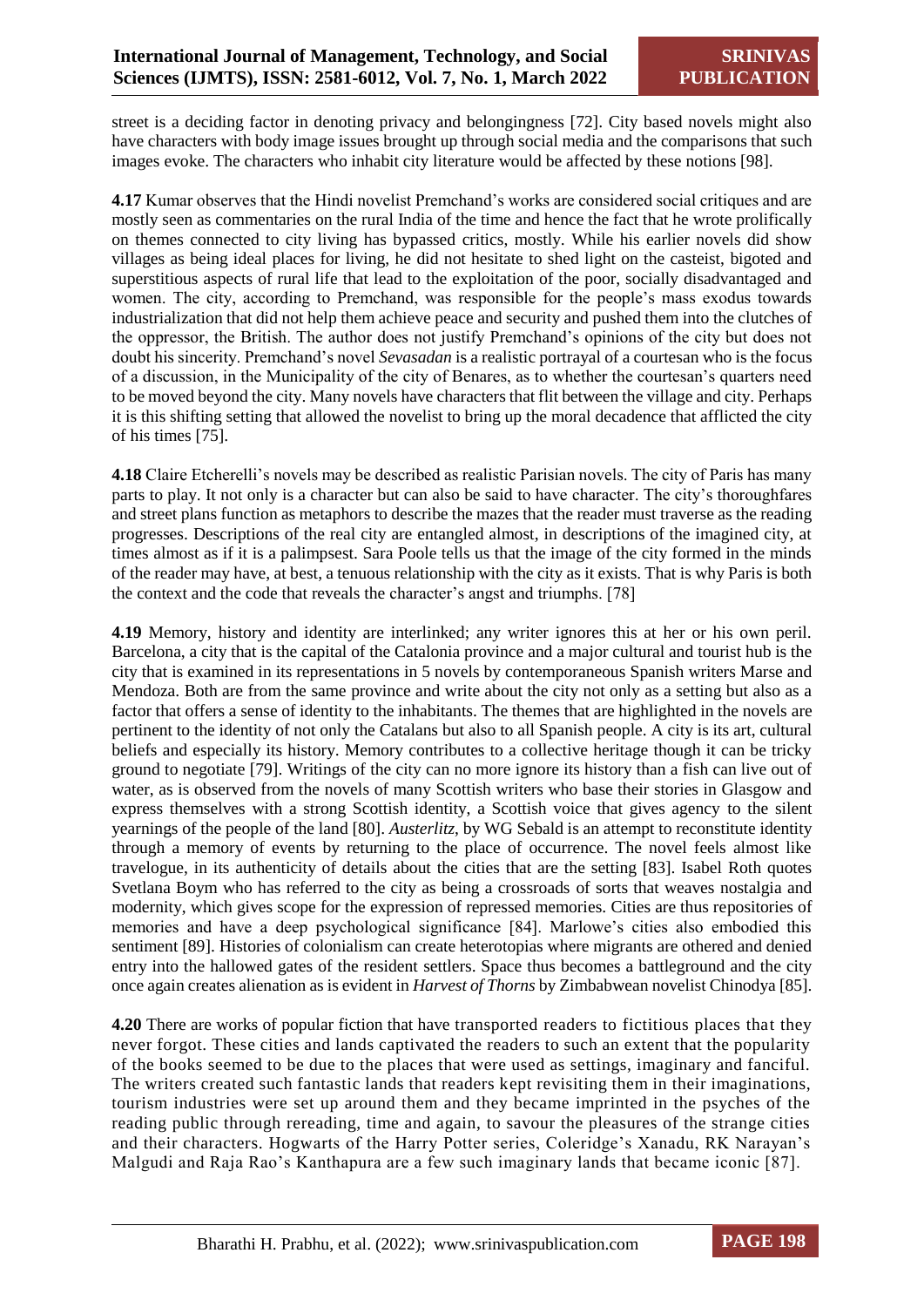**4.21** The city can emancipate a woman in ways that a rural setting may not; it is a space that enables her to confront her needs and express them as a woman. The city allows for the expression of female identity to be formed, developed and rediscovered, with its complex systems and layers of functioning. The population density also ensures that female friendships can flower in the liberating air of the city, away from the constrictions of oppressive rural hierarchies, as is evident in the story of Enitan, the female protagonist who moves to Lagos in *Everything good will come* by the female Nigerian writer Sefi Atta [86]. In India, technology and urban lifestyles have seen divorce rates in cities go up from 7.4% to 11%. While this might seem an alarming prospect it perhaps points out to a social upheaval that happens with migration to cities. These aspects will surely affect the portrayal of the characters in urban fiction [97].

**4.22** Chetan Bhagat's novels do not have rural settings. Most of them have the smaller Indian cities as a background and *One Night @ The Call Centre* is set in Gurgaon, the city of glitzy restaurants, pubs and malls and typifies the new India that is very much a part of the ambitions and aspirations of the upwardly mobile, middle class Indian youth. The setting is a Call Centre and the characters could exist in any city, not just India. Their value systems are not based on the traditional Indian family set up, mostly, except for Radhika, that too in the initial parts. The plotline and characters are completely in contrast to the themes of the big three of Indian writing in English - MR Anand, R Rao and RK Narayan - whose writing responded to the needs of the era just after gaining independence. Bhagat's characters have dreams of financial growth backed by an India that is stepping into the internet age and youngsters with the ability to speak English, though they may be from smaller towns. They are not hampered by the patriarchy, orthodoxy and superstitions that still afflict rural India, though this is not to say that these new values are without their own conflicts, according to Rodrigues [81].

**4.23** Bombay, now Mumbai, is a cultural cosmos that in its own way, typifies India, writes Shahani. Just as we cannot have a single representative of Indian culture, for obvious reasons of multiple languages, cuisines, geographies, weather, races and religions, so too the city of Bombay does not have a single identity. There are polyphonous voices – many voices harmoniously blending together to form a symphony. The novels that have been written on Bombay, be they by Salman Rushdie, Rohinton Mistry, Shashi Deshpande or Anita Desai each have their own voice, theme and space. These writers have mapped Bombay, sometimes geographically and sometimes as figments of their imagination. Many a time the details are so realistic as to give the reader a dreamy sense of being teleported to the space. Bombay is a microcosm of India and the novels on Bombay have permitted other writers with different locales as settings to follow the style of cartography employed by these novelists [82].

**4.24** Chambers examines the city of Lahore, the social and cultural capital of Pakistan, which is analysed through the lens of Soja's concept of space having three dimensions: as given by nature, as constructed by society and existing in the mind space. It considers the portrayal of the city of Lahore in the novels of Mohsin Hamid and Bapsi Sidhwa, well-known writers from Lahore, a city that is of political and economic significance to the province of Punjab. A border city that bore the brunt of partition, Lahore is at once a city with a confluence of different topographies, economic strata, languages and religions. The startling presence of *Heera Mandi,* the area peopled by courtesans and pimps, which is situated in an area that has a mosque, is interestingly depicted to seem like a carnival of sorts, an admixture of sex workers, and drug peddlers on one hand and landlords, politicians and religious heads on the other. Chambers concludes by describing Lahore as a palimpsest of histories, real and imagined [90].

**4.25** Virginia Woolf's novels reveal, through a stream-of-consciousness style as much about the characters as about the cities they are located in as a setting. The details give us an idea of the state of technology of the times as well as aspects of the class system that was practised in Britain. She used to use the motor omnibuses that were introduced newly in London, as a step up from the horse-drawn carriages and used the descriptions of movements, shape, colours, routes taken by these omnibuses and ticket fares. Her first-hand knowledge about omnibus-related trivia such as the traffic congestion as well as accidents and doubtlessly the chaos caused by sudden strikes makes for interesting titbits that make the omnibus a symbol of the city in her novels [95].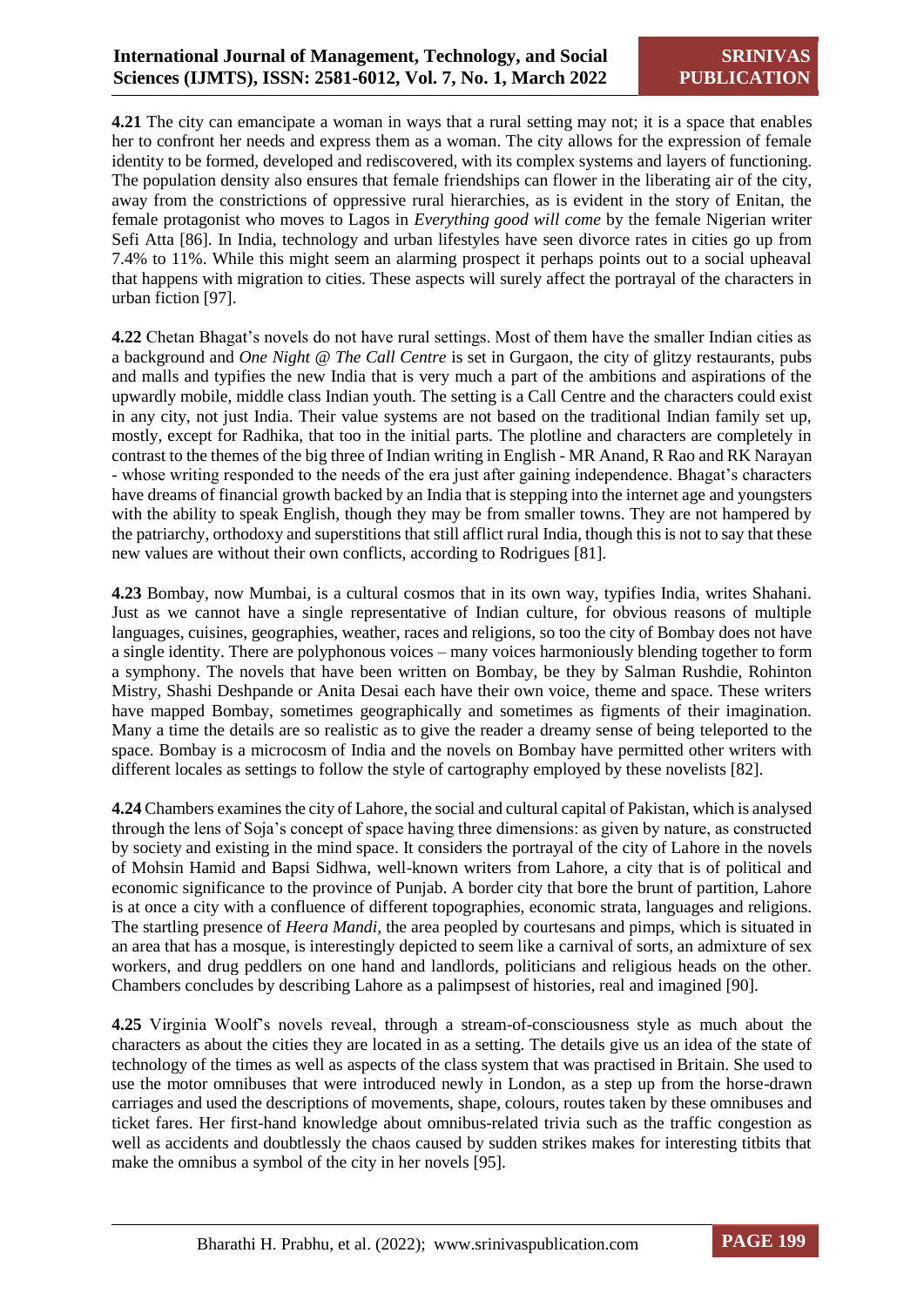#### **5. NEW RELATED ISSUES :**

The writer has many ways to convert a city, that was hitherto merely a backdrop, to that of a significant aspect of the work that exerts its own influence on the proceedings.

One of them is to take the posthumanist route, depicting humans and machines interfacing with and transforming each other in new, complex and provocative ways to make the city have a robotic lifestyle through a blending of automation and mechanization. This belongs to the genre of science fiction, mostly. We can find this in *The Loop*, a novel by Benjamin Oliver, published in 2020. It gives us a city that is so technologically progressive that the people depend, almost fully, on machinery and computerisation. One can also personify cities, giving human qualities, feelings, agency or characteristics to inanimate objects such as the City Square or City Town Hall or even malls and other prominent landmarks of the city, as is done in NK Jemisin's 2020 novel *The City We Became.* Here, the objects are personified and as is the case with all lifeforms – prone to decay and death [1].

An interesting aspect of portraying cities, is their depiction through fantasy with characteristics that make them seem quasi-realistic with futuristic elements added on. Cities may be floating metropolises such as in Marie Lu's *Legend Trilogy* [30]. An interesting division of narrative space has been offered by Marie-Laure Ryan in the article *Space*, by delineating them under headings such as spatial frames, settings, story space, narrative (or story) and narrative universe [71].

#### **6. IDEAL SOLUTION, CURRENT STATUS & IMPROVEMENTS REQUIRED :**

Down the ages, works of fiction have been described as narratives of a series of events. Time was the aspect that was foregrounded. Time dictated the narration, turn of events and plots. Space was never given its due. Space was considered a static aspect that deserved to be relegated to the background. Be it pastoral settings or cityscapes, very few poets and novelists cared to give space its due. It is only after the Second World War that space began to be viewed as being equally if not more important than time in narrative practices [25]. With the cumulative impacts of postcolonialism, rise of globalized economies and advancement of information technology on a worldwide scale, with geographical boundaries blurring, philosophers and theorists such as Lefebvre, Soja and Westphal offered us various viewpoints through which literature underwent a spatial turn. While events narrate what happens to the human, the human herself or himself occupies space, which changes with the actions, perceptions and histories of the people who use it and nature which acts on it. Space has more meaning than mere geographical existence and currently we do see space as more than mere setting. Cities have been described in detail down the ages and their histories have resulted in wars, destitution, isolation as well as formation of new cities and cultures. Writers have presented space through texts, maps and now as geographical coordinates.

The ideal situation would be for more such foregrounding of cities in novels so that narration of space adds to the reader experience and a meaningful rounding of all that it means to be in a city, with its sights, smells, sounds, history, architecture, topography, literature, music, dance and food, the people and their beliefs, values and attitudes, be it real or fictional.

The improvement sought over the current situation would be to see details of the city being woven into the narration in works of fiction, especially novels, so that the world would become more aware of the cultural nuances of the myriad cities, metros, tier 2 cities and smaller mofussil towns of our own country. Stereotyping of the city as a hell, which was not uncommon in the last century at the start of industrialisation, as witnessed in TS Elliot's poetry, needs to be looked at anew [77].

#### **7. RESEARCH GAP :**

Most studies on the portrayal of cities in fiction have been about novels in the western world and hence on cities in countries other than India. A study by Wolfreys J. [88] is one example. Studies about the portrayal of Indian cities in fiction have not really been made on a significant scale. There is scope for investigation into the research gap by attempting to fill it by discussing and bringing to light the need to offer more exploration into details about cities which form the setting in Indian novels, be it in any language. India is referred to as a subcontinent - an amalgamation of various cultures. The sheer variety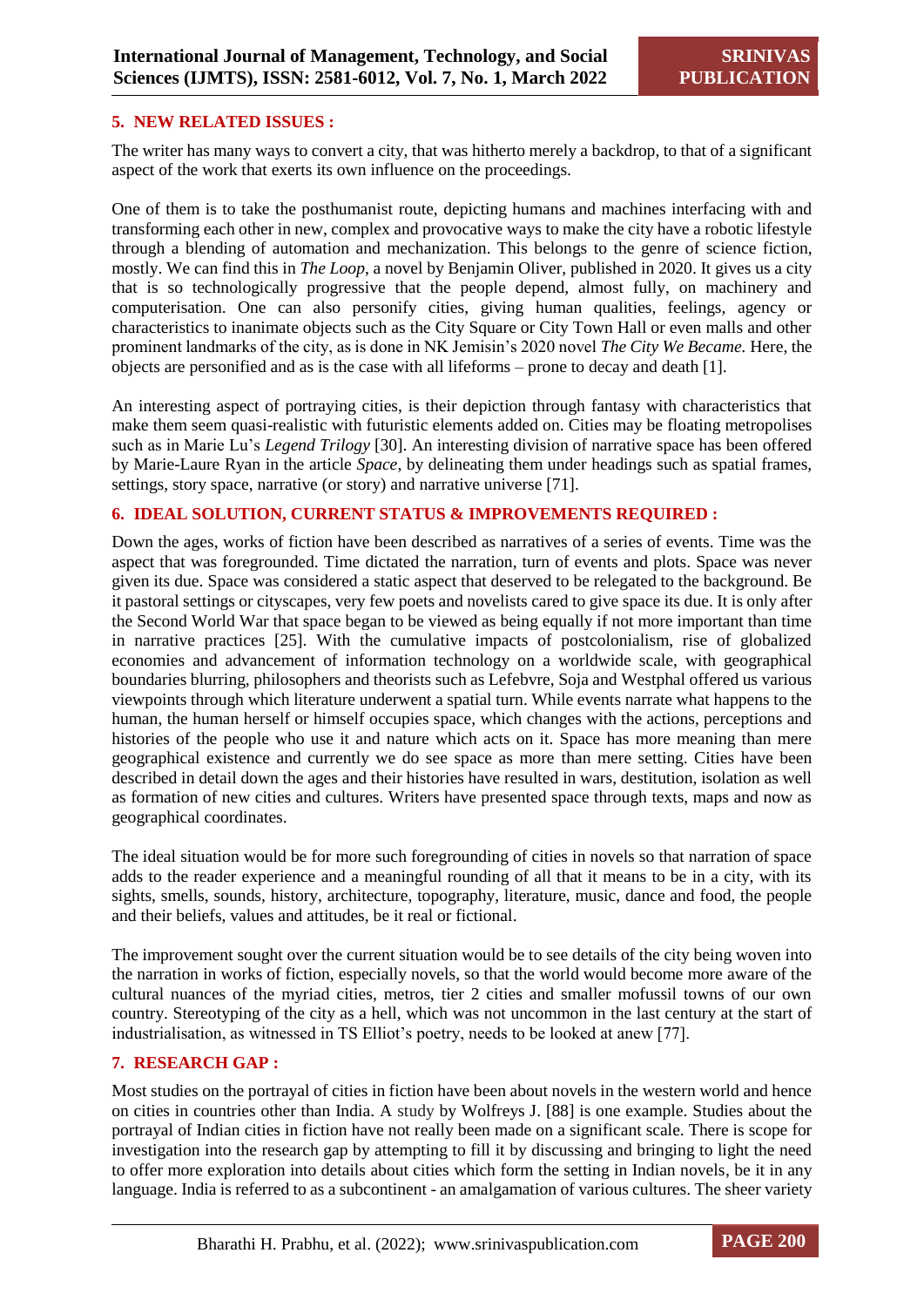of cultural signposts such as language, architecture. history, topography, weather, cuisines, religions, beliefs, economic levels and spending patterns is mindboggling. Many of our metro cities are very unlike each other, uniquely different. The number of studies made on the presentation of the country's cities through its novels is meagre, especially noting such cultural heterogeneity. The research gap noticed here is a need to offer more studies on how our cities are portrayed in novels.

#### **8. RESEARCH AGENDA :**

The following are methods through which the research gap is sought to be filled by the researcher so as to offer solutions to the research questions:

1. Participation in research projects in the related field to get more focused information on the topic.

2. Submission of papers in conferences to give a fillip to the central idea of the portrayal of cities in fiction.

3. Publication of papers in scholarly journals through consultation with peers and seniors so as to offer traction to the idea of foregrounding of cities in novels.

4. Publication of the mega research project as a book with the objective of popularising the concept of the significance of portraying cities in fiction to get more novelists to employ the concept in greater detail

#### **9. ANALYSIS OF RESEARCH AGENDAS :**

Research agendas of literature depend on publication so as to get focused attention and critical reviews. With the proliferation of social media and internet-based services in the field of publication, it is incumbent upon a researcher to venture into publication in peer-reviewed journals so as to let readers worldwide get involved in the research questions and offer solutions that might have been missed. The research gap in the field of literature studies and critical literary theories is an ever-expanding one and scholarly research is of the utmost need to offer solutions in an age where perceptions are changing based on the ability of the online world to offer visuals and commentaries on the state of the research.

#### **10. FINAL RESEARCH PROPOSAL IN THE CHOSEN TOPIC :**

The proposed research will explore the various aspects of the portrayal of cities in fiction with a focus on selected works of Indian novelists. The novels chosen have different cities of India as the backdrop – Bengaluru, Kolkata and Chennai. This variety will offer opportunities to study the multifarious ways in which the culture of the country's cities contributes towards our identity as Indians. The novels chosen are published in the 21st century and while two of them offer a ringside view of city life in the last two decades, the time of significant churning due to the IT revolution, interconnectedness and aspirational lifestyles, one of them is set in the late 1960s and is a graphic portrayal of the Naxalite movement in the then city of Calcutta.

#### **Works included in the study**:

- 1. Hasan, A. (2009). *Neti Neti*: *Not This Not this*. New Delhi: Roli Books
- 2. Mukherjee, N. (2014). *The Lives of Others*. Mumbai: Random House
- 3. Tirumurti, T.S. (2012). *Chennaivaasi.* Noida: Harper Collins

The proposed research will investigate the ways in which the novelists use the cities in which the plots are set to showcase the city as a significant presence. There will be a process of comparison and contrast to arrive at conclusions for purposes of doing this exploratory research in an objective and systematic manner. The proposed research is planned to be accomplished within three years.

The proposed study is embarked on with the following objectives:

The broad objective of the study is to undertake a secondary literature review and present summarized data on the portrayal of the city in the chosen novels. In addition, these are the other objectives:

- 1. To gain an understanding of the existing research around the presentation of space in fiction writing.
- 2. To comprehend the debates relevant to the foregrounding of cities in novels.
- 3. To learn about associated concepts, viewpoints, and techniques that are used to examine the significance of space in different forms of fiction.
- 4. To gain insights into how researchers apply the theory under study to critically analyse works of fiction.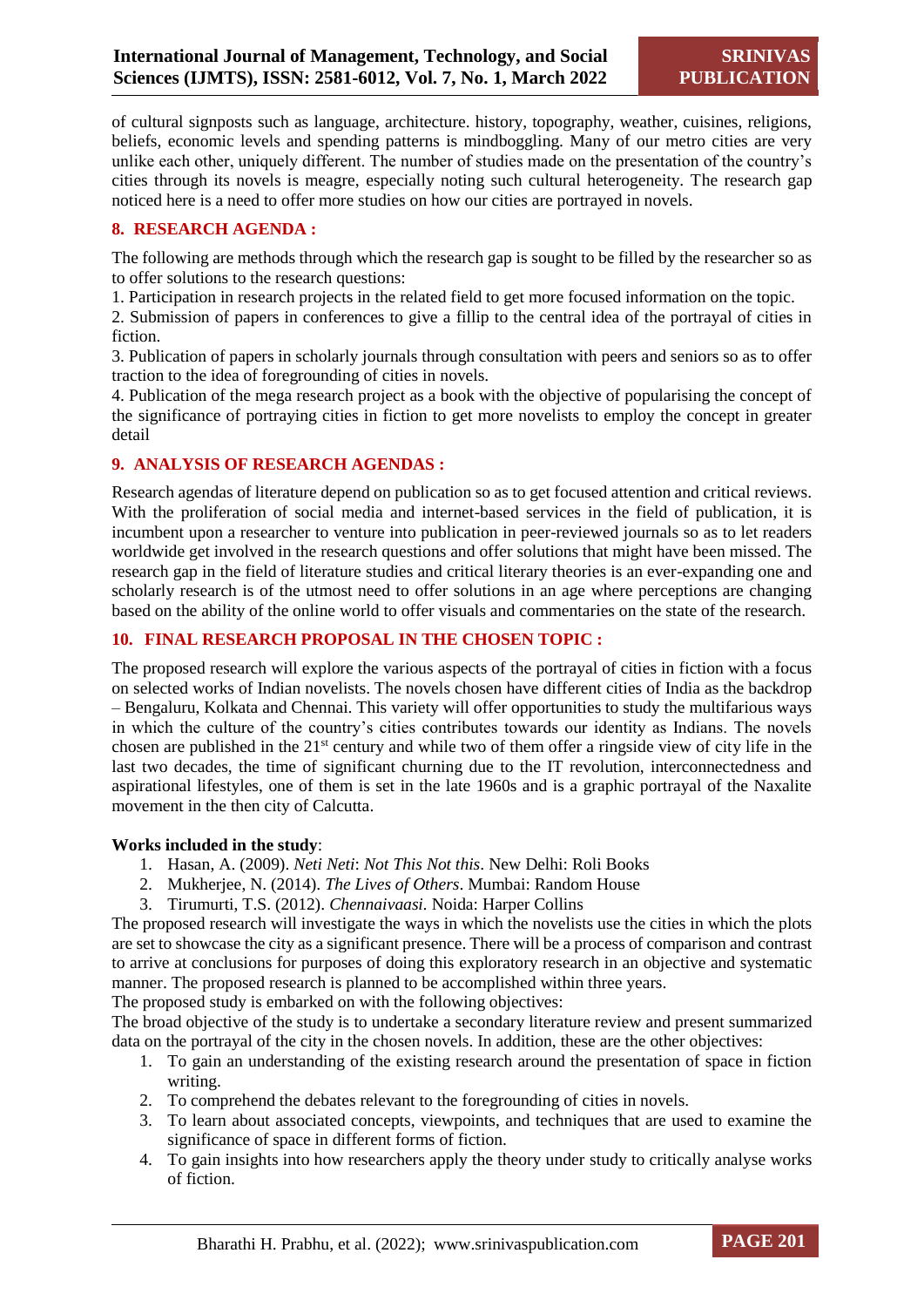- 5. To learn more about the ways in which research findings are offered and reviewed in the field of literature studies.
- 6. To be able to better grasp the concept of spatiality and its emerging trends.
- 7. To help build the researcher's knowledge in the field of topophrenia our place in the world, and how we inhabit, understand, and represent this place to others.
- 8. To compare and contrast each novel in its ability to contribute to the objectives of the study.
- 9. To critically evaluate each novel's style of narration, plot construction and linguistic mode as dictated by the city as a setting.
- 10. To understand how each novel contributes to the reader's interpretation and understanding of the city that is the setting, through its portrayal in the novel.
- 11. To be able to include the analysis of the novels into the state of knowledge on the topic.
- 12. To be able to highlight gaps in the existing research in the presentation of cities in novels.
- 13. To empower the researcher to address gaps in the existing research through new research.

#### **11. A SPATIAL ANALYSIS OF CITYSCAPES :**

Every attempt at a mega research has to be backed by a theoretical framework so as to interpret and validate the findings. In literature too one comes across several theories such as Marxist theory, postcolonial theory and feminist theory, among others.

This work of mega research will be supported by a spatial analysis of the cities that form a setting of the novels. Spatial literary studies, as a theory, considers the portrayal of space and place, be it as a tangible presence in real life, in fictional narratives or in those in-between spaces where fiction meets fact. When it comes to analysing the portrayal of space in literature, spatial criticism transgresses into interdisciplinary areas such as urban studies, political movements, architecture, history, behavioural sciences, social theory and of course, geography.

It was Edward Soja [64] who offered a major thrust to spatial theory with his concept of *third space,* taking forward the idea of *heterotopias* or worlds within worlds by Foucault [52] and Henri Lefebvre's triad of *perceived space, conceived space and lived space* [43]. The last is what Soja referred to as *third space.* Spatial theory attempts to analyse interdependent nature of the relationships between space, history, political developments, religious movements, value conflicts that dictate behaviour and finally their portrayal in literature. To this extent it is not only text but images such as photographs, maps, films, paintings, video games and other technical gadgets and such other aspects that are studied to get a polysensorial consideration of space in literature. Robert T. Tally Jr. [27, 34] offered a theoretical base with his erudite and in-depth study into various aspects that could take the theory forward.

A spatial criticism of the texts will analyse and explore the significance of space and place and their importance in literature and in the lives of humans, in the formation of their identities and construction of their lifestyles. The author as a *flaneur* is definitely an aspect of city novels that will be considered, taking motivation from works such as Dickens' *The Uncommon Traveller* [74] as also *Trickster City: Writings from the belly of the metropolis*, which is a collection of compassionate observations on life in Delhi [91].

#### **12. IMPLEMENTATION OF RESEARCH ACTIVITIES ACCORDING TO THE PROPOSAL:**

The proposal has the study and analysis of the portrayal of cities in selected novels. While the primary texts have to be, no doubt, studied in detail, the other approaches of learning about the history, political and geographical environment as well as the current scenarios in the cities need to be understood by taking recourse to different media such as films, theatre, online media such as social networking sites and undertaking a textual analysis of news reports, fiction such as novels and short stories, poems and travelogues. Cities are organisms that do not exist in a vacuum but keep growing and changing in tandem with the environment in which they are placed and the research activities will be conducted by taking cognisance of this fact.

#### **13. LIMITATIONS OF THE PROPOSAL :**

The research will be conducted through a content analysis and exploratory study of primary texts which are works of fiction, other works of fiction associated with the concept, peer-reviewed research papers and different types of non-fictional prose.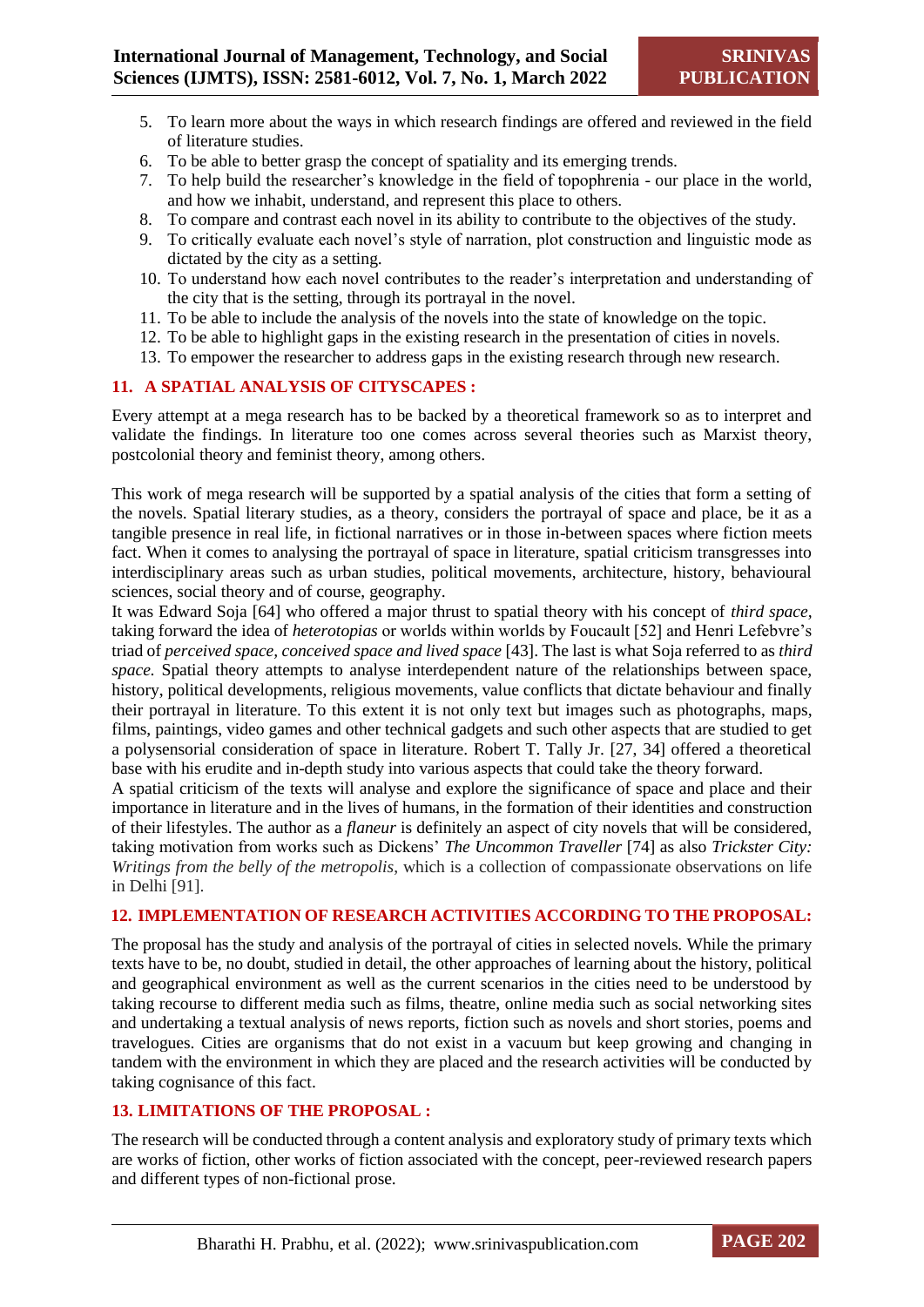The limitations that arise from having works of fiction as the primary text are:

The differences in the styles of writing, influence of political slants, possible predominance of religious beliefs, the impact of value systems, cultural biases and perceptions of the novelists can result in a degree of subjectivity that the researcher has to factor in, in the analysis.

The plotlines of the novels may not accommodate descriptions of several aspects of the city and these again may give rise to a lopsided perspective of the city as perceived by the researcher.

The novelists may not use the existing names of the streets and lanes, though the cultural nuances may be retained. The researcher has to be able to sift the fact from the fiction in the process of analysis.

#### **14. CONCLUSION :**

There is no doubt that cities that are settings of novels have the potential to transform the plot, characters, tone, language and other cultural signposts in a novel. The various aspects of life in a city offer the base from which the imagination of the writer can take off. The city provides character to the work and colours much of the ability of the reader to envision the narrative. Many works of fiction that have stood the test of time have the names of cities included in the titles themselves. We cannot deny that places are storehouses of life experiences that form a part a person's identity too and support psychological well-being. Such sentiments contribute towards the ways in which cities are planned and form the identity of the places as well. Each city offers a particular setting and it is important that novelists incorporate the significance of space and its attributes to enrich the reading experience of the reader.

#### **REFERENCES :**

- [1] Scammell, G. (2020, August 05). *How cities are taking centre stage as characters in novels.* <https://theconversation.com/how-cities-are-taking-centre-stage-as-characters-in-novels-142688> Accessed on 20-12-2021
- [2] Ujang, N. (2012). Place attachment and continuity of urban place identity. *Procedia-Social and Behavioral Sciences*, *49*(1), 156-167. [Google Scholar](https://scholar.google.com/scholar?hl=en&as_sdt=0%2C5&q=Ujang%2C+N.+%282012%29.+Place+attachment+and+continuity+of+urban+place+identity.+Procedia-Social+and+Behavioral+Sciences%2C+49%2C+156-167.+&btnG=) ×
- [3] Buttimer, A. (1980). Home, Reach, and the Sense of Place. In *Buttimer, A., Seamon, D.(eds.). The Human Experience of Place and Space*, *3*(1), 166-187. Croom Helm Publishers. [Google Scholar](https://scholar.google.com/scholar?hl=en&as_sdt=0%2C5&q=Buttimer%2C+A.+%281980%29.+Home%2C+Reach%2C+and+the+Sense+of+Place.+In+Buttimer%2C+A.%2C+Seamon%2C+D.%28eds.%29.+The+Human+Experience+of+Place+and+Space+%28pp.+166-187%29.+Croom+Helm+Publishers.&btnG=) ×
- [4] Mullin, K. (2016, May 25). *Cities in modernist literature (Theme: capturing and creating the modern).* bl.uk.<https://www.bl.uk/20th-century-literature/articles/cities-in-modernist-literature> Accessed on 20-12-2021
- [5] Sengupta, R. (2021, February 21). *How Delhi has been written over the years in novels and in stories (and essays)*. Scroll.in. [https://scroll.in/article/987332/how-delhi-has-been-written-over-the](https://scroll.in/article/987332/how-delhi-has-been-written-over-the-years-in-novels-and-in-stories-and-essays%20%20Accessed%20on%2020-12-2021)[years-in-novels-and-in-stories-and-essays Accessed](https://scroll.in/article/987332/how-delhi-has-been-written-over-the-years-in-novels-and-in-stories-and-essays%20%20Accessed%20on%2020-12-2021) on 20-12-2021
- [6] Ameel, L (2017). The city novel: Measuring referential, spatial, linguistic and temporal distances. In: Tally, R (ed.) *The Routledge Handbook of Literature and Space*, London: Routledge, *1*(1), 233–241. [Google Scholar](https://scholar.google.com/scholar?hl=en&as_sdt=0%2C5&q=Ameel%2C+L+%282017%29+The+city+novel%3A+Measuring+referential%2C+spatial%2C+linguistic+and+temporal+distances.+In%3A+Tally%2C+R+%28ed.%29+The+Routledge+Handbook+of+Literature+and+Space%2C+London%3A+Routledge%2C+pp.+233%E2%80%93241.&btnG=) ×
- [7] Peraldo, E. (2017). From the city of London to the desert island: Daniel Defoe and the writing of Space and places. In: Tally, R (ed*.) The Routledge Handbook of Literature and Space*, London: Routledge, *1*(1), 242–250. [Google Scholar](https://scholar.google.com/scholar?hl=en&as_sdt=0%2C5&q=Peraldo%2C+E+%282017%29+From+the+city+of+London+to+the+desert+island+%3A+Daniel+Defoe+and+the+writing+of+Space+and+places.+In%3A+Tally%2C+R+%28ed.%29+The+Routledge+Handbook+of+Literature+and+Space%2C%C2%A0London%3A%C2%A0Routledge%2C+pp.%C2%A0242%E2%80%93250.&btnG=) ×
- [8] Manase, I (2017). The Speculative Fictional Mapping of Literary Johannesburg's Spaces in Beukes's Zoo City and Grey's The Mall. In: Tally, R (ed.) *The Routledge Handbook of Literature and Space*, London: Routledge, *1*(1), 251–260. [Google Scholar](https://scholar.google.com/scholar?hl=en&as_sdt=0%2C5&q=Manase%2C+I+%282017%29.+The+Speculative+Fictional+Mapping+of+Literary+Johannesburg%E2%80%99s+Spaces+in+Beukes%E2%80%99s+Zoo+City+and+Grey%E2%80%99s+The+Mall.++In%3A+Tally%2C+R+%28ed.%29+The+Routledge+Handbook+of+Literature+and+Space%2C+London%3A+Routledge%2C+pp.+251%E2%80%93260.+.&btnG=) ×
- [9] Roy, M., & Roy, A. G. (2017). The production of alternative global spaces: Walking in the city in Salman Rushdie's novels. *GeoHumanities*, *4*(2), 1-14. [Google Scholar](https://scholar.google.com/scholar?hl=en&as_sdt=0%2C5&q=Roy%2C+M.%2C+%26+Roy%2C+A.+G.+%282017%29.+The+production+of+alternative+global+spaces%3A+Walking+in+the+city+in+Salman+Rushdie%E2%80%99s+novels.%C2%A0GeoHumanities%2C%C2%A04%282%29%2C+1-14.+&btnG=) ×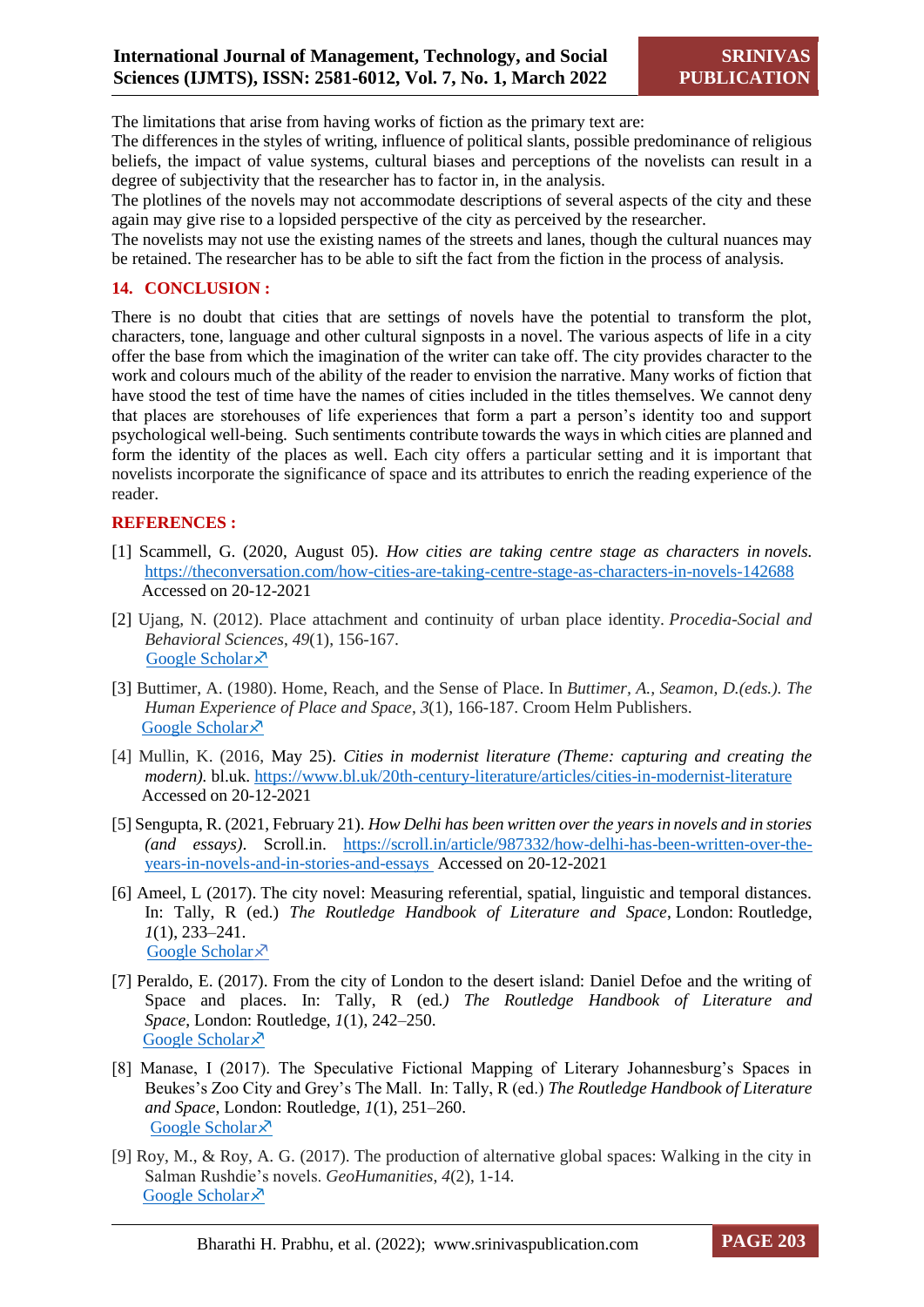- [10] Mundell, M. (2018). Crafting "Literary Sense of Place": the generative work of literary placemaking. *Journal of the Association for the Study of Australian Literature*, *18*(1), 1-17. [Google Scholar](https://scholar.google.com/scholar?hl=en&as_sdt=0%2C5&q=Mundell%2C+M.+%282018%29.+Crafting+%E2%80%9CLiterary+Sense+of+Place%E2%80%9D%3A+the+generative+work+of+literary+place-making.+Journal+of+the+Association+for+the+Study+of+Australian+Literature%2C+18%281%29%2C+1-17.&btnG=) ×
- [11] Bryden, I. (2009). Crossing the Street: Literature and Urban Space. *Working with English*, *5*(1), 21-32. [Google Scholar](https://scholar.google.com/scholar?hl=en&as_sdt=0%2C5&q=Bryden%2C+I.+%282009%29.+Crossing+the+Street%3A+Literature+and+Urban+Space.+Working+with+English%2C+5%281%29%2C+21-32.&btnG=) ×
- [12] Balaa, L. (2018). Exploring Thirdspace in Nada Awar Jarrar's Unsafe Haven. *Antipodes*, *32*(1-2), 30-47. [Google Scholar](https://scholar.google.com/scholar?hl=en&as_sdt=0%2C5&q=Exploring+Thirdspace+in+Nada+Awar+Jarrar%27s+Unsafe+Haven+Luma+Balaa&btnG=#d=gs_cit&u=%2Fscholar%3Fq%3Dinfo%3APs_KtfitzCsJ%3Ascholar.google.com%2F%26output%3Dcite%26scirp%3D0%26hl%3Den) ×
- [13] Minto, D. N. (2015). New York and Toronto Novels after Postmodernism: Explorations of the Urban by Caroline Rosenthal. *Callaloo*, *38*(2), 401-405. [Google Scholar](https://scholar.google.com/scholar?hl=en&as_sdt=0%2C5&q=Minto%2C+D.+N.+%282015%29.+New+York+and+Toronto+Novels+after+Postmodernism%3A+Explorations+of+the+Urban+by+Caroline+Rosenthal.+Callaloo%2C+38%282%29%2C+401-405.&btnG=) ×
- [14] Daniels, S., & Rycroft, S. (1993). Mapping the modern city: Alan Sillitoe's Nottingham novels. *Transactions of the Institute of British Geographers*, *18*(4), 460-480. [Google Scholar](https://scholar.google.com/scholar?hl=en&as_sdt=0%2C5&q=Daniels%2C+S.%2C+%26+Rycroft%2C+S.+%281993%29.+Mapping+the+modern+city%3A+Alan+Sillitoe%27s+Nottingham+novels.+Transactions+of+the+Institute+of+British+Geographers%2C+460-480.&btnG=) ×
- [15] Cannon, J. (1978). The image of the city in the novels of Italo Calvino. *Modern Fiction Studies*, *24*(1), 83–90. [Google Scholar](https://scholar.google.com/scholar?hl=en&as_sdt=0%2C5&q=Cannon%2C+J.+%281978%29.+The+image+of+the+city+in+the+novels+of+Italo+Calvino.+Modern+Fiction+Studies%2C+24%281%29%2C+83%E2%80%9390.&btnG=) ×
- [16] Features. (2015, September 07), *Imaginary places in literature that became iconic*. ETimes. [https://timesofindia.indiatimes.com/life-style/books/features/imaginary-places-in-literature-that](https://timesofindia.indiatimes.com/life-style/books/features/imaginary-places-in-literature-that-became-iconic/photostory/77888946.cms)[became-iconic/photostory/77888946.cms](https://timesofindia.indiatimes.com/life-style/books/features/imaginary-places-in-literature-that-became-iconic/photostory/77888946.cms) Accessed on 04-01-2021.
- [17] Parashkevova, V. (2012). Salman Rushdie's Cities: Reconfigurational Politics and the Contemporary Urban Imagination. *Bloomsbury Publishing*, *1*(1), 2-3. [Google Scholar](https://scholar.google.com/scholar?hl=en&as_sdt=0%2C5&q=Parashkevova%2C+V.+%282012%29.+Salman+Rushdie%27s+Cities%3A+Reconfigurational+Politics+and+the+Contemporary+Urban+Imagination.+Bloomsbury+Publishing%2C+2-3.&btnG=)<sup> $\lambda$ </sup>
- [18] Pataki, É. (2014). This Dasht-e-Tanhaii called the planet Earth": The Metamorphosis of Space and Identity in Nadeem Aslam's" Maps for Lost Lovers. *Hungarian Journal of English and American Studies (HJEAS)*, *20*(2), 79-100. [Google Scholar](https://scholar.google.com/scholar?hl=en&as_sdt=0%2C5&q=Pataki%2C+%C3%89.+%282014%29.+This+Dasht-e-Tanhaii+called+the+planet+Earth%22%3A+The+Metamorphosis+of+Space+and+Identity+in+Nadeem+Aslam%27s%22+Maps+for+Lost+Lovers.+Hungarian+Journal+of+English+and+American+Studies+%28HJEAS%29%2C+79-100.+&btnG=) ×
- [19] Morrison, T., & Stepto, R. (1977). Intimate Things in Place: A Conversation with Toni Morrison. *The Massachusetts Review*, *18*(3), 473-489. [Google Scholar](https://scholar.google.com/scholar?hl=en&as_sdt=0%2C5&q=Morrison%2C+T.%2C+%26+Stepto%2C+R.+%281977%29.+%22+Intimate+Things+in+Place%22%3A+A+Conversation+with+Toni+Morrison.+The+Massachusetts+Review%2C+18%283%29%2C+473-489.+&btnG=) ×
- [20] Day, E. (2018, May 15). *The 10 best city novels*. The Guardian. <https://www.theguardian.com/culture/2015/may/15/the-10-best-city-novels> Accessed on 20-12-2021
- [21] Walonen, M. K. (2015). Applying Geocritical Theory to the Study Abroad Learning Experience. *Frontiers: The Interdisciplinary Journal of Study Abroad*, *25*(1), 37-46. [Google Scholar](https://scholar.google.com/scholar?hl=en&as_sdt=0%2C5&q=Walonen%2C+M.+K.+%282015%29.+Applying+Geocritical+Theory+to+the+Study+Abroad+Learning+Experience.+Frontiers%3A+The+Interdisciplinary+Journal+of+Study+Abroad%2C+25%281%29%2C+37-46.+&btnG=) ×
- [22] Rosenthal, C. (2011). New York and Toronto novels after postmodernism. *Camden House*. *1*(1), 1-30 [Google Scholar](https://scholar.google.com/scholar?hl=en&as_sdt=0%2C5&q=Rosenthal%2C+C.+%282011%29.+New+York+and+Toronto+novels+after+postmodernism.+Camden+House%2C+1-30&btnG=) $\lambda$
- [23] Peraldo, E. (Ed.). (2016). Literature and geography: the writing of space throughout history. *Cambridge Scholars Publishing*, *1*(1), 340-363 [Google Scholar](https://scholar.google.com/scholar?hl=en&as_sdt=0%2C5&q=Peraldo%2C+E.+%28Ed.%29.+%282016%29.+Literature+and+geography%3A+the+writing+of+space+throughout+history.+Cambridge+Scholars+Publishing%2C+340-363&btnG=)<sup> $\lambda$ </sup>
- [24] Defoe, D. (1904). A journal of the plague year. *D. Estes & Company*, *9*(1), 1-10. [Google Scholar](https://scholar.google.com/scholar?hl=en&as_sdt=0%2C5&q=Defoe%2C+D.+%281904%29.+A+journal+of+the+plague+year+%28Vol.+9%29.+D.+Estes+%26+Company%2C+1-10.&btnG=) ×
- [25] Westphal, B. (2011). Geocriticism: real and fictional spaces. *Springer*, 1-7. [Google Scholar](https://scholar.google.com/scholar?hl=en&as_sdt=0%2C5&scioq=Tally+Jr%2C+R.+T.+%282011%29.+geocriticism&q=Westphal%2C+B.+%282011%29.+Geocriticism%3A+real+and+fictional+spaces.+Springer.&btnG=) ×
- [26] Jordan, P. (2012). Place names as ingredients of space-related identity. *Oslo Studies in Language*, *4*(2), 117-131.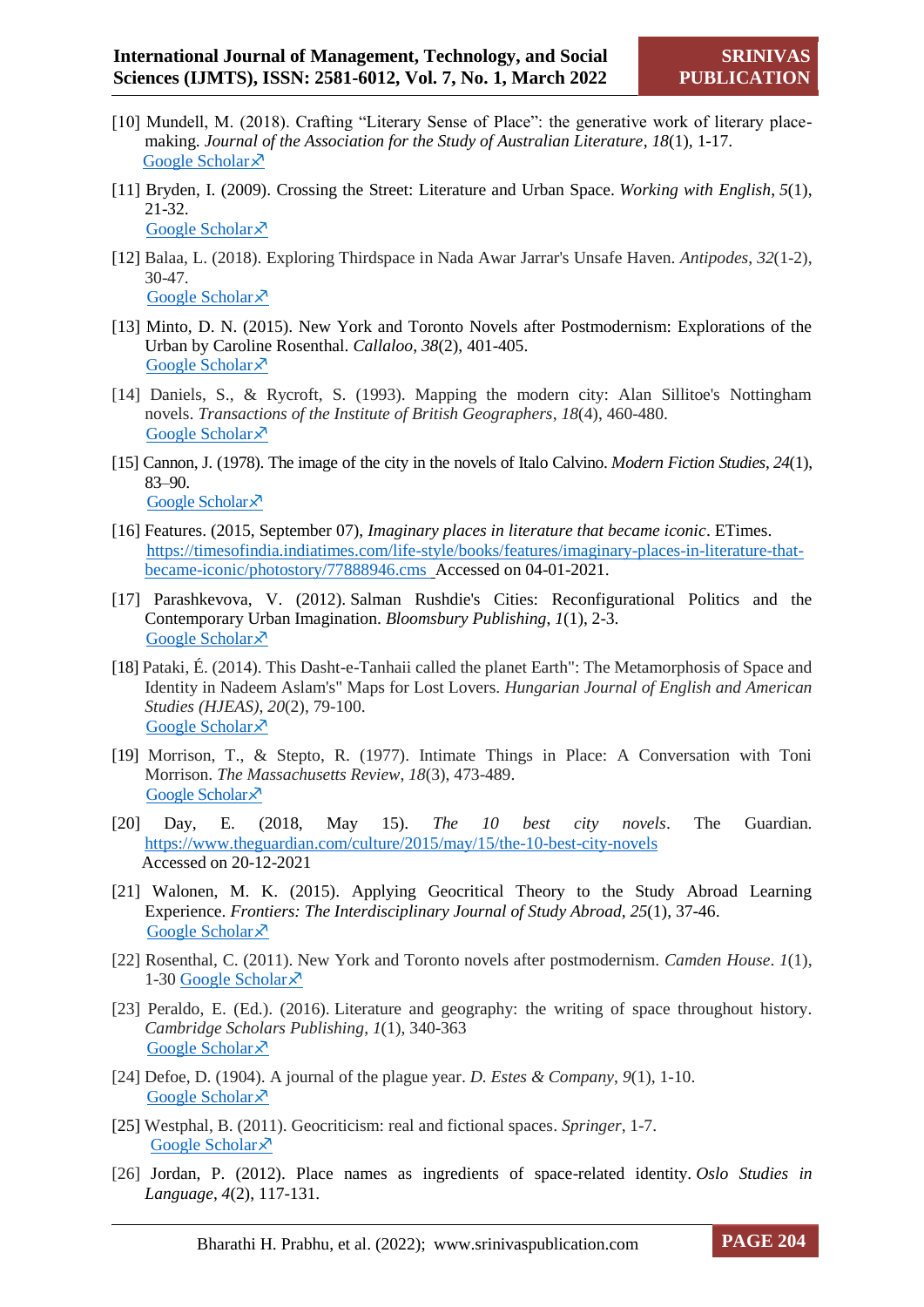[Google Scholar](https://scholar.google.com/scholar?hl=en&as_sdt=0%2C5&q=Jordan%2C+P.+%282012%29.+Place+names+as+ingredients+of+space-related+identity.+Oslo+Studies+in+Language%2C+4%282%29%2C+117-131.&btnG=)  $\lambda$ 

- [27] Tally Jr, R. T. (Ed.). (2011). Geocritical explorations: Space, place, and mapping in literary and cultural studies. *Springer*, 1-4. [Google Scholar](https://scholar.google.com/scholar?hl=en&as_sdt=0%2C5&q=Tally+Jr%2C+R.+T.+%28Ed.%29.+%282011%29.+Geocritical+explorations%3A+Space%2C+place%2C+and+mapping+in+literary+and+cultural+studies.+Springer%2C+1-4&btnG=)<sup> $\lambda$ </sup>
- [28] Al-Khafaji, A. (2018). Geocriticism: Reading Literature in the Spatial Tur. *Al-Qadisiyah Journal for Humanities Sciences*, *21*(4), 7-16. [Google Scholar](https://scholar.google.com/scholar?hl=en&as_sdt=0%2C5&q=%5D+Al-Khafaji%2C+A.+%282018%29.+Geocriticism%3A+Reading+Literature+in+the+Spatial+Tur.+Al-Qadisiyah+Journal+for+Humanities+Sciences%2C+21%284%29%2C+7-16&btnG=) ×
- [29] Prieto, E. (2012). Literature, geography, and the postmodern poetics of place. *Springer*. 1-14. [Google Scholar](https://scholar.google.com/scholar?q=Prieto,+E.+(2012).+Literature,+geography,+and+the+postmodern+poetics+of+place.+Springer,+1-14&hl=en&as_sdt=0,5) ×
- [30] Hodneland, T. E. (2019). *Cities of Tomorrow-Urban Landscapes and Urban Sustainability in Marie Lu's Legend trilogy* (Master's thesis, Høgskulen på Vestlandet), 70-75. [Google Scholar](https://scholar.google.com/scholar?hl=en&as_sdt=0%2C5&q=Hodneland%2C+T.+E.+%282019%29.+Cities+of+Tomorrow-Urban+Landscapes+and+Urban+Sustainability+in+Marie+Lu%E2%80%99s+Legend+trilogy+%28Master%27s+thesis%2C+H%C3%B8gskulen+p%C3%A5+Vestlandet%29.&btnG=)<sup> $\lambda$ </sup>
- [31] Prieto, E. (2011). Geocriticism, geopoetics, geophilosophy, and beyond. In *Geocritical explorations,* 13-27. Palgrave Macmillan, New York. [Google Scholar](https://scholar.google.com/scholar?hl=en&as_sdt=0%2C5&q=Prieto%2C+E.+%282011%29.+Geocriticism%2C+geopoetics%2C+geophilosophy%2C+and+beyond.+In+Geocritical+explorations+%28pp.+13-27%29.+Palgrave+Macmillan%2C+New+York.&btnG=) $\lambda$
- [32] Arias, S. (2010). Rethinking space: an outsider's view of the spatial turn. *GeoJournal*, *75*(1), 29- 41. [Google Scholar](https://scholar.google.com/scholar?hl=en&as_sdt=0%2C5&q=Rethinking+space%3A+an+outsider%E2%80%99s+view+of+the+spatial+turn+Santa+Aria&btnG=#d=gs_cit&u=%2Fscholar%3Fq%3Dinfo%3A4OOja2EwjmUJ%3Ascholar.google.com%2F%26output%3Dcite%26scirp%3D0%26hl%3Den) ×
- [33] Finch, J. (2016). Deep Locational Criticism: Imaginative Place in Literary Research and Teaching. *John Benjamins Publishing Company*, *3*(1), 1-57. [Google Scholar](https://scholar.google.com/scholar?hl=en&as_sdt=0%2C5&q=Finch%2C+J.+%282016%29.+Deep+Locational+Criticism%3A+Imaginative+Place+in+Literary+Research+and+Teaching+%28Vol.+3%29.+John+Benjamins+Publishing+Company%2C+1-57&btnG=)<sup> $\lambda$ </sup>
- [34] Tally Jr, R. T. (Ed.). (2016). *Literary cartographies: Spatiality, representation, and narrative*. Springer, 1-12. [Google Scholar](https://scholar.google.com/scholar?hl=en&as_sdt=0%2C5&q=Tally+Jr%2C+R.+T.+%28Ed.%29.+%282016%29.+Literary+cartographies%3A+Spatiality%2C+representation%2C+and+narrative.+Springer%2C+1-12&btnG=) ×
- [35] Gregorová, M. (2016). Searching for the Dear Green Place in Agnes Owens's Like Birds in the Wilderness. *Hradec Králové Journal of Anglophone Studies*, *3*(1), 50-56. [Google Scholar](https://scholar.google.com/scholar?hl=en&as_sdt=0%2C5&q=Gregorov%C3%A1%2C+M.+%282016%29.+Searching+for+the+Dear+Green+Place+in+Agnes+Owens%E2%80%99s+Like+Birds+in+the+Wilderness.+Hradec+Kr%C3%A1lov%C3%A9+Journal+of+Anglophone+Studies%2C+3%281%29%2C+50-56.+&btnG=) ×
- [36] Moretti, F. (1999). *Atlas of the European novel, 1800-1900*. Verso, 4-62. [Google Scholar](https://scholar.google.com/scholar?hl=en&as_sdt=0%2C5&q=Moretti%2C+F.+%281999%29.+Atlas+of+the+European+novel%2C+1800-1900.+Verso%2C+4-62&btnG=)<sup> $\lambda$ </sup>
- [37] Malkki, L. (1992). National geographic: The rooting of peoples and the territorialization of national identity among scholars and refugees. *Cultural anthropology*, *7*(1), 24-44. [Google Scholar](https://scholar.google.com/scholar?hl=en&as_sdt=0%2C5&q=Malkki%2C+L.+%281992%29.+National+geographic%3A+The+rooting+of+peoples+and+the+territorialization+of+national+identity+among+scholars+and+refugees.%C2%A0Cultural+anthropology%2C%C2%A07%281%29%2C+24-44.&btnG=) ×
- [38] Tally, R. T. (2017). Introduction: The Reassertion of Space in Literary Studies. In *The Routledge Handbook of Literature and Space* (pp. 1-6). Routledge. [Google Scholar](https://scholar.google.com/scholar?hl=en&as_sdt=0%2C5&q=Tally%2C+R.+T.+%282017%29.+Introduction%3A+The+Reassertion+of+Space+in+Literary+Studies.+In+The+Routledge+Handbook+of+Literature+and+Space+%28pp.+1-6%29.+Routledge.&btnG=) ×
- [39] Westphal, B. (2007). Transgressivity. In *Geocriticism* (pp. 37-74). Palgrave Macmillan, New York. [Google Scholar](https://scholar.google.com/scholar?hl=en&as_sdt=0%2C5&q=Westphal%2C+B.+%282007%29.+Transgressivity.+&btnG=) $\lambda$
- [40] Helleland, B. (2012). Place names and identities. *Oslo Studies in Language*, *4*(2), 95–116. [Google Scholar](https://scholar.google.com/scholar?hl=en&as_sdt=0%2C5&q=%5D+Helleland%2C+B.+%282012%29.+Place+names+and+identities.+Oslo+Studies+in+Language%2C+4%282%29%2C+95%E2%80%93116&btnG=) ×
- [41] Chalupský, P. (2018). The imaginary landscapes of Jim Crace's Continent. *Athens Journal of Philology*, *5*(3), 201-220. [Google Scholar](https://scholar.google.com/scholar?hl=en&as_sdt=0%2C5&q=Chalupsk%C3%BD%2C+P.+%282018%29.+The+imaginary+landscapes+of+Jim+Crace%E2%80%99s+Continent.+Athens+Journal+of+Philology%2C+5%283%29%2C+201-220.&btnG=) ×
- [42] Brace, C., & Johns-Putra, A. (2010). Recovering inspiration in the spaces of creative writing. *Transactions of the Institute of British Geographers*, *35*(3), 399-413. [Google Scholar](https://scholar.google.com/scholar?hl=en&as_sdt=0%2C5&q=Brace%2C+C.%2C+%26+Johns%E2%80%90Putra%2C+A.+%282010%29.+Recovering+inspiration+in+the+spaces+of+creative+writing.+Transactions+of+the+Institute+of+British+Geographers%2C+35%283%29%2C+399-413.&btnG=) ×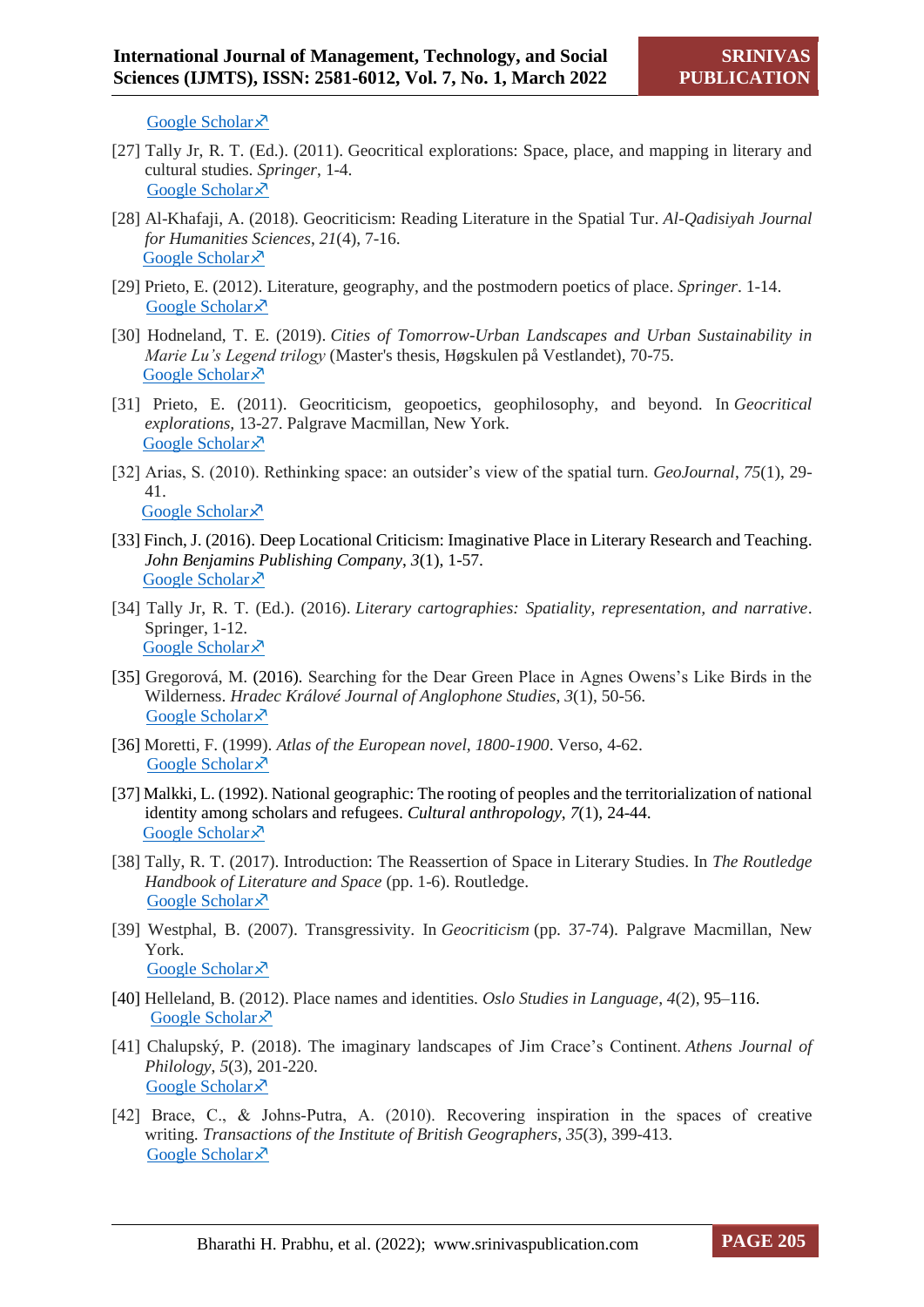- [43] Gieseking, J. J., Mangold, W., Katz, C., Low, S., & Saegert, S. (Eds.). (2014). *The people, place, and space reader*. Routledge, 289-293 [Google Scholar](https://books.google.co.in/books?hl=en&lr=&id=b9WWAwAAQBAJ&oi=fnd&pg=PP1&dq=The+people+space+and+place+reader+&ots=KW_uDMnuxf&sig=tTMoUNekaadtM-uP3vjdP5wnApE&redir_esc=y#v=onepage&q=The%20people%20space%20and%20place%20reader&f=false) ×
- [44] Westphal, B. (2007). Referentiality. In *Geocriticism,* 75-110. Palgrave Macmillan, New York. [Google Scholar](https://scholar.google.com/scholar?hl=en&as_sdt=0%2C5&q=Westphal%2C+B.+%282007%29.+Referentiality.&btnG=) $\lambda$
- [45] Malpas, J. (2009). Place and human being. *Environmental and architectural phenomenology*, *20*(3), 19-23. [Google Scholar](https://scholar.google.com/scholar?hl=en&as_sdt=0%2C5&q=Malpas%2C+J.+%282009%29.+Place+and+human+being.+Environmental+and+architectural+phenomenology%2C+20%283%29%2C+19-23.&btnG=) ×
- [46] Rathee, H. (2018). Exploring History and Culture: A Study of William Dalrymple's City of Djinns. *IMPACT: International Journal of Research in Humanities, Arts and Literature (IMPACT: IJRHAL*, *6*(1), 189-192. [Google Scholar](https://scholar.google.com/scholar?hl=en&as_sdt=0%2C5&q=Rathee%2C+H.+%282018%29.+Exploring+History+and+Culture%3A+A+Study+of+William+Dalrymple%27s+City+of+Djinns.+IMPACT%3A+International+Journal+of+Research+in+Humanities%2C+Arts+and+Literature+%28IMPACT%3A+IJRHAL%2C+6%281%29%2C+189-192.&btnG=)<sup> $\lambda$ </sup>
- [47] Dogra, N. (2020, June 07). *Decoding A City: Common Thread That Connects 'Delhi 6', 'City Of Djinns' And Covid-19*. Outlook. [https://www.outlookindia.com/website/story/india-news](https://www.outlookindia.com/website/story/india-news-decoding-a-city-common-thread-that-connects-delhi-6-city-of-djinns-and-covid-19/354313)[decoding-a-city-common-thread-that-connects-delhi-6-city-of-djinns-and-covid-19/354313](https://www.outlookindia.com/website/story/india-news-decoding-a-city-common-thread-that-connects-delhi-6-city-of-djinns-and-covid-19/354313) Accessed on 28.12 2021
- [48] Thacker, A. (2003). Moving through modernity: Space and geography in modernism. *Manchester University Press*, 1-64. [Google Scholar](https://scholar.google.com/scholar?hl=en&as_sdt=0%2C5&q=Thacker%2C+A.+%282003%29.+Moving+through+modernity%3A+Space+and+geography+in+modernism.+Manchester+University+Press%2C+1-64&btnG=) ×
- [49] Malpas, J. (2018). Place and experience: A philosophical topography. *Routledge*, 1-30. [Google Scholar](https://scholar.google.com/scholar?hl=en&as_sdt=0%2C5&q=Malpas%2C+J.+%282018%29.+Place+and+experience%3A+A+philosophical+topography.+Routledge%2C+1-30&btnG=) ×
- [50] Bose, B. (2011). Cities, sexualities and modernities: A reading of Indian cinema. *Thesis Eleven*, *105*(1), 44-52. [Google Scholar](https://scholar.google.com/scholar?hl=en&as_sdt=0%2C5&q=Bose%2C+B.+%282011%29.+Cities%2C+sexualities+and+modernities%3A+A+reading+of+Indian+cinema.+Thesis+Eleven%2C+105%281%29%2C+44-52.&btnG=) ×
- [51] Westphal, B. (2007). Elements of Geocriticism. In *Geocriticism*, *Palgrave Macmillan, New York*. *1*(1), 111-147. [Google Scholar](https://scholar.google.com/scholar?hl=en&as_sdt=0%2C5&q=Westphal%2C+B.+%282007%29.+Elements+of+Geocriticism.+In+Geocriticism+%28pp.+111-147%29.+Palgrave+Macmillan%2C+New+York.&btnG=#d=gs_cit&u=%2Fscholar%3Fq%3Dinfo%3A3bGJMfrRD7EJ%3Ascholar.google.com%2F%26output%3Dcite%26scirp%3D0%26hl%3Den) ×
- [52] Foucault, M., & Miskowiec, J. (1986). Of other spaces. *diacritics*, *16*(1), 22-27. [Google Scholar](https://scholar.google.com/scholar?hl=en&as_sdt=0%2C5&q=Foucault%2C+M.%2C+%26+Miskowiec%2C+J.+%281986%29.+Of+other+spaces.+diacritics%2C+16%281%29%2C+22-27.&btnG=) ×
- [53] Gin, S. L. T., & Cacciafoco, F. P. (2021). Toponyms as a Gateway to Society. In *Old World: Journal of Ancient Africa and Eurasia, 1*(1)*,* 1-18. [Google Scholar](https://scholar.google.com/scholar?hl=en&as_sdt=0%2C5&q=Gin%2C+S.+L.+T.%2C+%26+Cacciafoco%2C+F.+P.+%282021%29.+Toponyms+as+a+Gateway+to+Society.+In+Old+World%3A+Journal+of+Ancient+Africa+and+Eurasia%2C+1%281%29%2C+1-18&btnG=) $\lambda$
- [54] Rossetto, T. (2014). Theorizing maps with literature. *Progress in Human Geography*, *38*(4), 513- 530. [Google Scholar](https://scholar.google.com/scholar?hl=en&as_sdt=0%2C5&q=Rossetto%2C+T.+%282014%29.+Theorizing+maps+with+literature.+Progress+in+Human+Geography%2C+38%284%29%2C+513-530.&btnG=) ×
- [55] Tally Jr, R. T. (2009). Melville, Mapping and Globalization: Literary Cartography in the American Baroque Writer. *Bloomsbury Publishing*, *1*(1), 2-8. [Google Scholar](https://scholar.google.com/scholar?hl=en&as_sdt=0%2C5&q=Tally+Jr%2C+R.+T.+%282009%29.+Melville%2C+Mapping+and+Globalization%3A+Literary+Cartography+in+the+American+Baroque+Writer.+Bloomsbury+Publishing%2C+2-8&btnG=) ×
- [56] Howell, S. C. (1983). The meaning of place in old age. *Aging and milieu: Environmental perspectives on growing old*, *1*(1), 97-107. [Google Scholar](https://scholar.google.com/scholar?q=Howell,+S.+C.+(1983).+The+meaning+of+place+in+old+age.+Aging+and+milieu:+Environmental+perspectives+on+growing+old,+97-107.&hl=en&as_sdt=0,5) ×
- [57] Hegglund, J. (2012). World views: Metageographies of modernist fiction. *OUP USA*, *1*(1), 1-9. [Google Scholar](https://scholar.google.com/scholar?hl=en&as_sdt=0%2C5&q=Hegglund%2C+J.+%282012%29.+World+views%3A+Metageographies+of+modernist+fiction.+OUP+USA%2C+1-9+%5B58%5D+Levy%2C+D.+W.+%281978%29.+City+signs%3A+Toward+a+definition+of+urban+literature.+Modern+Fiction+Studies%2C+24%281%29%2C+65-73+&btnG=) ×
- [\[](https://scholar.google.com/scholar?hl=en&as_sdt=0%2C5&q=Hegglund%2C+J.+%282012%29.+World+views%3A+Metageographies+of+modernist+fiction.+OUP+USA%2C+1-9+%5B58%5D+Levy%2C+D.+W.+%281978%29.+City+signs%3A+Toward+a+definition+of+urban+literature.+Modern+Fiction+Studies%2C+24%281%29%2C+65-73+&btnG=)58] Levy, D. W. (1978). City signs: Toward a definition of urban literature. *Modern Fiction Studies*, *24*(1), 65-73. [Google Scholar](https://scholar.google.com/scholar?hl=en&as_sdt=0%2C5&q=Levy%2C+D.+W.+%281978%29.+City+signs%3A+Toward+a+definition+of+urban+literature.+Modern+Fiction+Studies%2C+24%281%29%2C+65-73+&btnG=) ×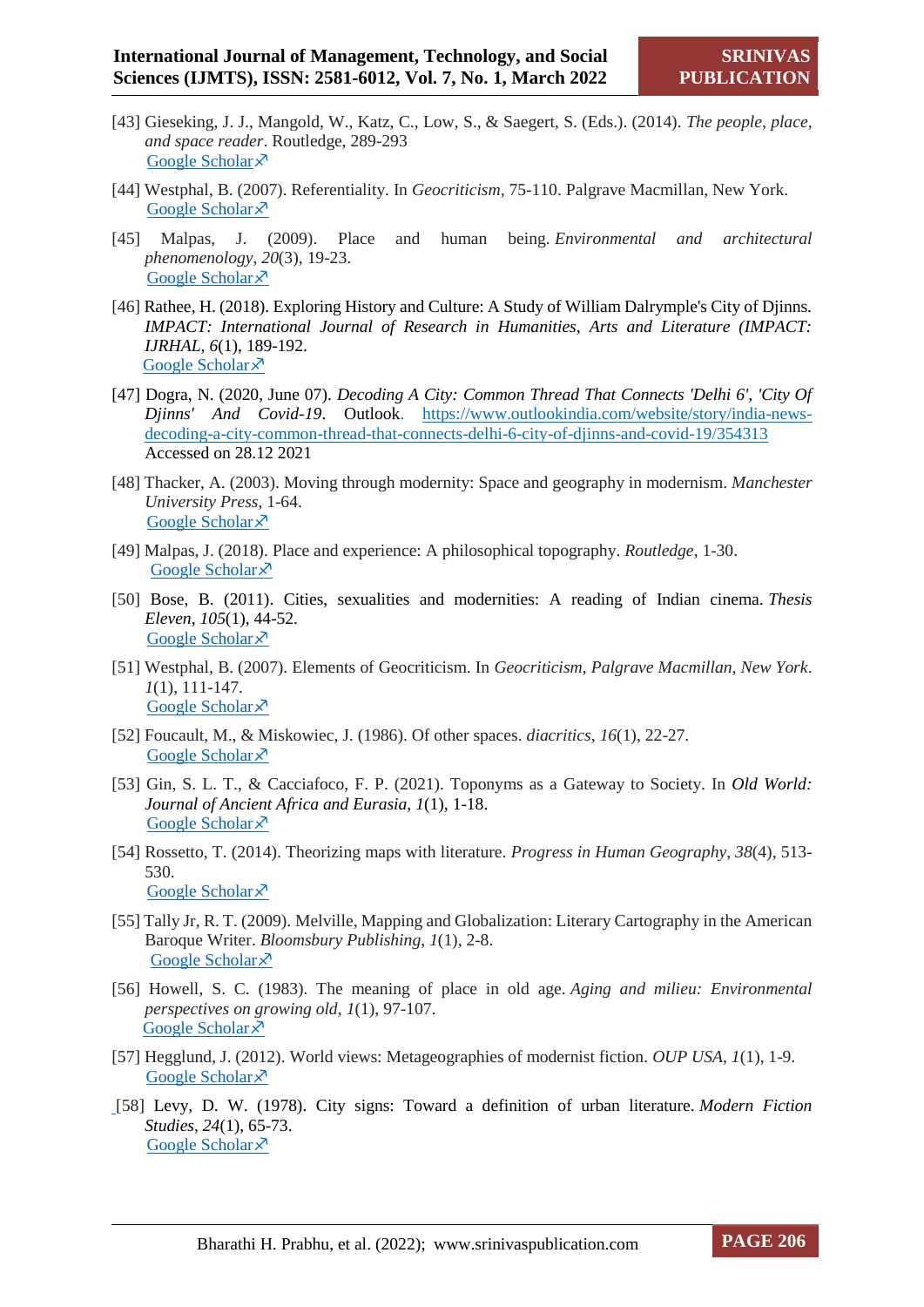- [59] Hezam, A. M. M. (2020). The Protagonist and the City: Istanbul in Orphan Pamuk's A Strangeness in My Mind and The Museum of Innocence. *Arab World English Journal for Translation & Literary Studies, 4*(3), 87-96. [Google Scholar](https://scholar.google.com/scholar?hl=en&as_sdt=0%2C5&q=Hezam%2C+A.+M.+M.+%282020%29.+The+Protagonist+and+the+City%3A+Istanbul+in+Orphan+Pamuk%E2%80%99s+A+Strangeness+in+My+Mind+and+The+Museum+of+Innocence.+Arab+World+English+Journal+for+Translation+%26+Literary+Studies%2C+4+%283%29.+87-96+&btnG=) ×
- [60] Nnodim, R. (2008). City, identity and dystopia: Writing Lagos in contemporary Nigerian novels. *Journal of Postcolonial Writing*, *44*(4), 321-332. [Google Scholar](https://scholar.google.com/scholar?hl=en&as_sdt=0%2C5&q=City%2C+identity+and+dystopia%3A+Writing+Lagos+in+contemporary+Nigerian+novels1+Rita+Nnodim&btnG=) ×
- [61] Warf, B., & Arias, S. (2008). Introduction: the reinsertion of space in the humanities and social sciences. In *The spatial turn*, 17-26. Routledge. [Google Scholar](https://scholar.google.com/scholar?hl=en&as_sdt=0%2C5&q=Warf%2C+B.%2C+%26+Arias%2C+S.+%282008%29.+Introduction%3A+the+reinsertion+of+space+in+the+humanities+and+social+sciences.+In+The+spatial+turn+%28pp.+17-26%29.+Routledge.+&btnG=)<sup> $\lambda$ </sup>
- [62] Stadler, J., Mitchell, P., & Carleton, S. (2015). Imagined landscapes: geovisualizing Australian spatial narratives. *Indiana University Press*, 1-27. [Google Scholar](https://scholar.google.com/scholar?hl=en&as_sdt=0%2C5&q=Stadler%2C+J.%2C+Mitchell%2C+P.%2C+%26+Carleton%2C+S.+%282015%29.+Imagined+landscapes%3A+geovisualizing+Australian+spatial+narratives.+Indiana+University+Press%2C+1-27&btnG=) ×
- [63] Sanders, J. (2011). The cultural geography of early modern drama, 1620–1650. *Cambridge University Press,* 1-36. [Google Scholar](https://scholar.google.com/scholar?hl=en&as_sdt=0%2C5&q=Sanders%2C+J.+%282011%29.+The+cultural+geography+of+early+modern+drama%2C+1620%E2%80%931650.+Cambridge+University+Press%2C+1-36&btnG=) ×
- [64] Soja, E. W. (2008). Taking space personally. In *The spatial turn*, *1*(1), 27-51. Routledge. [Google Scholar](https://scholar.google.com/scholar?hl=en&as_sdt=0%2C5&q=Soja%2C+E.+W.+%282008%29.+Taking+space+personally.+In+The+spatial+turn+%28pp.+27-51%29.+Routledge.&btnG=) ×
- [65] Borden, I. (1997). Space beyond: Spatiality and the city in the writings of Georg Simmel. *The Journal of Architecture*, *2*(4), 313-335. [Google Scholar](https://scholar.google.com/scholar?hl=en&as_sdt=0%2C5&q=space+beyond+spatiality+and+the+city+in+the+writings+of+Georg+simmel+lain+borden&btnG=#d=gs_cit&u=%2Fscholar%3Fq%3Dinfo%3AaRBxq5IteXoJ%3Ascholar.google.com%2F%26output%3Dcite%26scirp%3D0%26hl%3Den) ×
- [66] Caquard, S. (2013). Cartography I: Mapping narrative cartography. *Progress in Human Geography*, *37*(1), 135-144. [Google Scholar](https://scholar.google.com/scholar?hl=en&as_sdt=0%2C5&q=Caquard%2C+S.+%282013%29.+Cartography+I%3A+Mapping+narrative+cartography.+Progress+in+Human+Geography%2C+37%281%29%2C+135-144.&btnG=) ×
- [67] Jaye, M. C., & Watts, A. C. (Eds.). (1981). Literature & the American Urban Experience: Essays on the City and Literature. *Manchester University Press*, 1-65. [Google Scholar](https://scholar.google.com/scholar?q=Jaye,+M.+C.,+%26+Watts,+A.+C.+(Eds.).+(1981).+Literature+%26+the+American+Urban+Experience:+Essays+on+the+City+and+Literature.+Manchester+University+Press,+1-65.&hl=en&as_sdt=0,5)<sup> $\lambda$ </sup>
- [68] Howe, I. (1971). The city in literature. *Commentary*, *51*(5), 61. [Google Scholar](https://scholar.google.com/scholar?hl=en&as_sdt=0%2C5&q=Howe%2C+I.+%281971%29.+The+city+in+literature.+Commentary%2C+51%285%29%2C+61.&btnG=) ×
- [69] Festa-McCormick, D. (1979). The city as catalyst: a study of ten novels. *Fairleigh Dickinson Univ Press*, 9-15. [Google Scholar](https://scholar.google.com/scholar?hl=en&as_sdt=0%2C5&q=Festa-McCormick%2C+D.+%281979%29.+The+city+as+catalyst%3A+a+study+of+ten+novels.+Fairleigh+Dickinson+Univ+Press%2C+9-15&btnG=) ×
- [70] Golimowska, K. (2016). The Post-9/11 City in Novels: Literary Remappings of New York and London. *McFarland*, *1*(1), 1-21. [Google Scholar](https://scholar.google.com/scholar?hl=en&as_sdt=0%2C5&q=Golimowska%2C+K.+%282016%29.+The+Post-9%2F11+City+in+Novels%3A+Literary+Remappings+of+New+York+and+London.+McFarland%2C+1-21&btnG=) ×
- [71] Ryan, M. (2014, April 22). *Space*. The living handbook of narratology. [https://www.lhn.uni](https://www.lhn.uni-hamburg.de/node/55.html)[hamburg.de/node/55.html](https://www.lhn.uni-hamburg.de/node/55.html) Accessed on 17 January 2022
- [72] Wirth-Nesher, H., & Hana, W. N. (1996). City codes: reading the modern urban novel. *Cambridge University Press*, 1-30. [Google Scholar](https://scholar.google.com/scholar?hl=en&as_sdt=0%2C5&q=Wirth-Nesher%2C+H.%2C+%26+Hana%2C+W.+N.+%281996%29.+City+codes%3A+reading+the+modern+urban+novel.+Cambridge+University+Press%2C+1-30&btnG=) ×
- [73] Wade, J. P. (1990). "Song of the City" and "Mine Boy": The 'Marxist' Novels of Peter Abrahams. *Research in African Literatures*, *21*(3), 89-101. [Google Scholar](https://scholar.google.com/scholar?hl=en&as_sdt=0%2C5&q=Wade%2C+J.+P.+%281990%29.+%22+Song+of+the+City%22+and%22+Mine+Boy%22%3A+The%27Marxist%27+Novels+of+Peter+Abrahams.+Research+in+African+Literatures%2C+21%283%29%2C+89-101.&btnG=) ×
- [74] Willis, M. (2003). Dickens the flânuer—London and "the uncommercial traveller". *Dickens Quarterly*, *20*(4), 240-256. [Google Scholar](https://scholar.google.com/scholar?hl=en&as_sdt=0%2C5&q=Willis%2C+M.+%282003%29.+Dickens+The+Fl%C3%A2nuer%E2%80%94London+and+%22The+Uncommercial+Traveller%22.+Dickens+Quarterly%2C+20%284%29%2C+240-256.+&btnG=) ×
- [75] Kumar, P. (1990). The City in Premchand's Novels. *Journal of South Asian Literature*, *25*(1), 67- 75.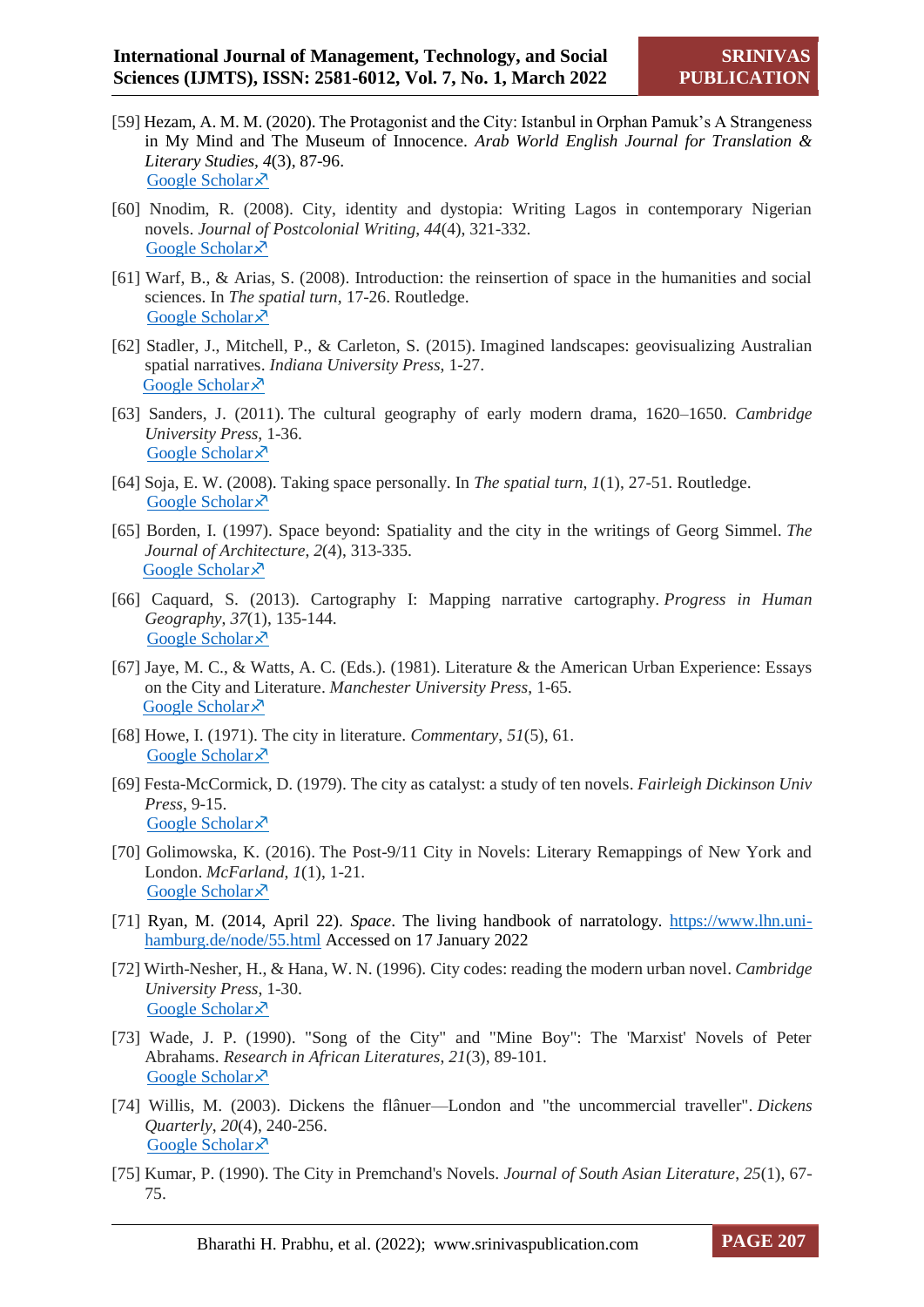[Google Scholar](https://scholar.google.com/scholar?hl=en&as_sdt=0%2C5&q=Kumar%2C+P.+%281990%29.+The+City+in+Premchand%27s+Novels.+Journal+of+South+Asian+Literature%2C+25%281%29%2C+67-75.&btnG=)  $\lambda$ 

[76] Gravano, A. J. (2011). New York City in Don DeLillo's Novels. *Italian Americana*, *29*(2), 181- 189.

[Google Scholar](https://scholar.google.com/scholar?hl=en&as_sdt=0%2C5&q=Gravano%2C+A.+J.+%282011%29.+New+York+City+in+Don+DeLillo%27s+Novels.+Italian+Americana%2C+29%282%29%2C+181-189.&btnG=) ×

- [77] Keesee, D. G. (1988). Specters of TS Eliot's City in the Novels of Charles Williams. *VII: Journal of the Marion E. Wade Center*, *9*(1), 47-55. [Google Scholar](https://scholar.google.com/scholar?hl=en&as_sdt=0%2C5&q=Keesee%2C+D.+G.+%281988%29.+Specters+of+TS+Eliot%27s+City+in+the+Novels+of+Charles+Williams.+VII%3A+Journal+of+the+Marion+E.+Wade+Center%2C+47-55.&btnG=)
- [78] Poole, S. (1994). Street-signs: the city as context and as code in the novels of Claire Etcherelli. *Studies in 20th & 21st Century Literature*, *18*(2), 189-201. [Google Scholar](https://scholar.google.com/scholar?hl=en&as_sdt=0%2C5&q=Poole%2C+S.+%281994%29.+Street-signs%3A+the+city+as+context+and+as+code+in+the+novels+of+Claire+Etcherelli.+Studies+in+20th+%26+21st+Century+Literature%2C+18%282%29%2C+5&btnG=)<sup> $\lambda$ </sup>
- [79] Grothe, M. F. (2000). City of memory: Barcelona in the novels of Juan Marse and Eduardo Mendoza. *The Johns Hopkins University, 1(*1), 1-10. [Google Scholar](https://scholar.google.com/scholar?hl=en&as_sdt=0%2C5&q=Grothe%2C+M.+F.+%282000%29.+City+of+memory%3A+Barcelona+in+the+novels+of+Juan+Marse+and+Eduardo+Mendoza.+The+Johns+Hopkins+University%2C+1-10&btnG=) ×
- [80] Pittin-Hédon, M. O. (2007). Re-imagining the City: End of the Century Cultural Signs in the Novels of McIlvanney, Banks, Gray, Welsh, Kelman, Owens and Rankin. *Modern Transformations: New Identities (from 1918)*, *3*(1), 253-260. [Google Scholar](https://scholar.google.com/scholar?hl=en&as_sdt=0%2C5&q=Pittin-H%C3%A9don%2C+M.+O.+%282007%29.+Re-imagining+the+City%3A+End+of+the+Century+Cultural+Signs+in+the+Novels+of+McIlvanney%2C+Banks%2C+Gray%2C+Welsh%2C+Kelman%2C+Owens+and+Rankin.+Modern+Transformations%3A+New+Identities+%28from+1918%29%2C+3%2C+253-260.&btnG=) ×
- [81] Rodrigues, J. (2013) Chetan Bhagat's One Night@ The Call Center: A Global Post–Modern Literature. *Journal of Higher Education and Research Society*, *1*(1), 47-53. [Google Scholar](https://scholar.google.com/scholar?hl=en&as_sdt=0%2C5&q=Rodrigues%2C+J.+%282013%29+Chetan+Bhagat%E2%80%99s+One+Night%40+The+Call+Center%3A+A+Global+Post%E2%80%93ModernLiterature.+Journal+of+Higher+Education+and+Research+Society%2C+1%281%29%2C+47-53&btnG=) ×
- [82] Shahani, R. G. (1995). Polyphonous Voices in the City: Bombay's Indian-English Fiction. *Economic and Political Weekly*, *1*(1), 1250-1254. [Google Scholar](https://scholar.google.com/scholar?hl=en&as_sdt=0%2C5&q=Shahani%2C+R.+G.+%281995%29.+Polyphonous+Voices+in+the+City%3A+Bombay%27s+Indian-English+Fiction.+Economic+and+Political+Weekly%2C+1250-1254.&btnG=) ×
- [83] Terentowicz-Fotyga, U. (2009). Unreal city to city of referents: Urban space in contemporary London novels. *Journal of Narrative Theory*, *39*(3), 305-329. [Google Scholar](https://scholar.google.com/scholar?hl=en&as_sdt=0%2C5&q=Terentowicz-Fotyga%2C+U.+%282009%29.+Unreal+city+to+city+of+referents%3A+Urban+space+in+contemporary+London+novels.+Journal+of+Narrative+Theory%2C+39%283%29%2C+305-329.&btnG=) ×
- [84] Roth, I. (2010-11). Svetlana Boym argues that the city 'is an ideal crossroads between longing and estrangement, memory and freedom, nostalgia and modernity. To what extent are such intersections between place and memory foregrounded in literary representations of the city? *Innervate: Leading Undergraduate Work in English Studies, 3*(1), 263-269. [Google Scholar](https://scholar.google.com/scholar?hl=en&as_sdt=0%2C5&q=Roth%2C+I.+%282010-11%29.+Svetlana+Boym+argues+that+the+city+%E2%80%98is+an+ideal+crossroads+between+longing+and+estrangement%2C+memory+and+freedom%2C+nostalgia+and+modernity.%E2%80%99To+what+extent+are+such+intersections+between+place+and+memory+foregrounded+in+literary+representations+of+the+city%3F+Innervate%3A+Leading+Undergraduate+Work+in+English+Studies%2C+3%2C+263-269.&btnG=) ×
- [85] Muchemwa, K. Z. (2013). *Imagining the city in Zimbabwean literature 1949 to 2009* (Doctoral dissertation, Stellenbosch: Stellenbosch University), 117-122. [Google Scholar](https://scholar.google.com/scholar?q=Muchemwa,+K.+Z.+(2013).+Imagining+the+city+in+Zimbabwean+literature+1949+to+2009+(Doctoral+dissertation,+Stellenbosch:+Stellenbosch+University),+117-122&hl=en&as_sdt=0,5)
- [86] Okpiliya, J. O., Eyang, A. E., & Omagu, S. U. (2018). The City Space, Marriage and Female Friendship in Sefi Atta's Everything Good Will. *Humanitaties Theoreticus*, *1*(1), 123-137. [Google Scholar](https://scholar.google.com/scholar?hl=en&as_sdt=0%2C5&q=Okpiliya%2C+J.+O.%2C+Eyang%2C+A.+E.%2C+%26+Omagu%2C+S.+U.+%282018%29.+The+City+Space%2C+Marriage+and+Female+Friendship+in+Sefi+Atta%E2%80%99s+Everything+Good+Will.+Humanitaties+Theoreticus%2C+1%281%29%2C+123-137&btnG=) ×
- [87] Features. (2015, September 07), *Imaginary places in literature that became iconic*. ETimes. [https://timesofindia.indiatimes.com/life-style/books/features/imaginary-places-in-literature-that](https://timesofindia.indiatimes.com/life-style/books/features/imaginary-places-in-literature-that-became-iconic/photostory/77888946.cms)[became-iconic/photostory/77888946.cms](https://timesofindia.indiatimes.com/life-style/books/features/imaginary-places-in-literature-that-became-iconic/photostory/77888946.cms) Accessed on 17 January 2022
- [88] Wolfreys, J. (1998). *Writing London: the trace of the urban text from Blake to Dickens*. Springer, *1*(1), 1-21. [Google Scholar](https://scholar.google.com/scholar?hl=en&as_sdt=0%2C5&q=Wolfreys%2C+J.+%281998%29.+Writing+London%3A+the+trace+of+the+urban+text+from+Blake+to+Dickens.+Springer%2C+1-21&btnG=) ×
- [89] Hansen, A. (2020). Marlowe's Strange Cities. *Journal of Marlowe Studies*, *1*(1), 55-80. [Google Scholar](https://scholar.google.com/scholar?hl=en&as_sdt=0%2C5&q=Hansen%2C+A.+%282020%29.+Marlowe%27s+Strange+Cities.+Journal+of+Marlowe+Studies%2C+1%2C+55-80.&btnG=)<sup> $\lambda$ </sup>
- [90] Chambers, C. (2016). Lahore Lahore Hai: Bapsi Sidhwa and Mohsin Hamid's City Fictions. In *Postcolonial Urban Outcasts*, *1*(1), 125-142. Routledge. [Google Scholar](https://scholar.google.com/scholar?hl=en&as_sdt=0%2C5&q=Chambers%2C+C.+%282016%29.+Lahore+Lahore+Hai%3A+Bapsi+Sidhwa+and+Mohsin+Hamid%E2%80%99s+City+Fictions.+In+Postcolonial+Urban+Outcasts+%28pp.+125-142%29.+Routledge.+&btnG=) ×